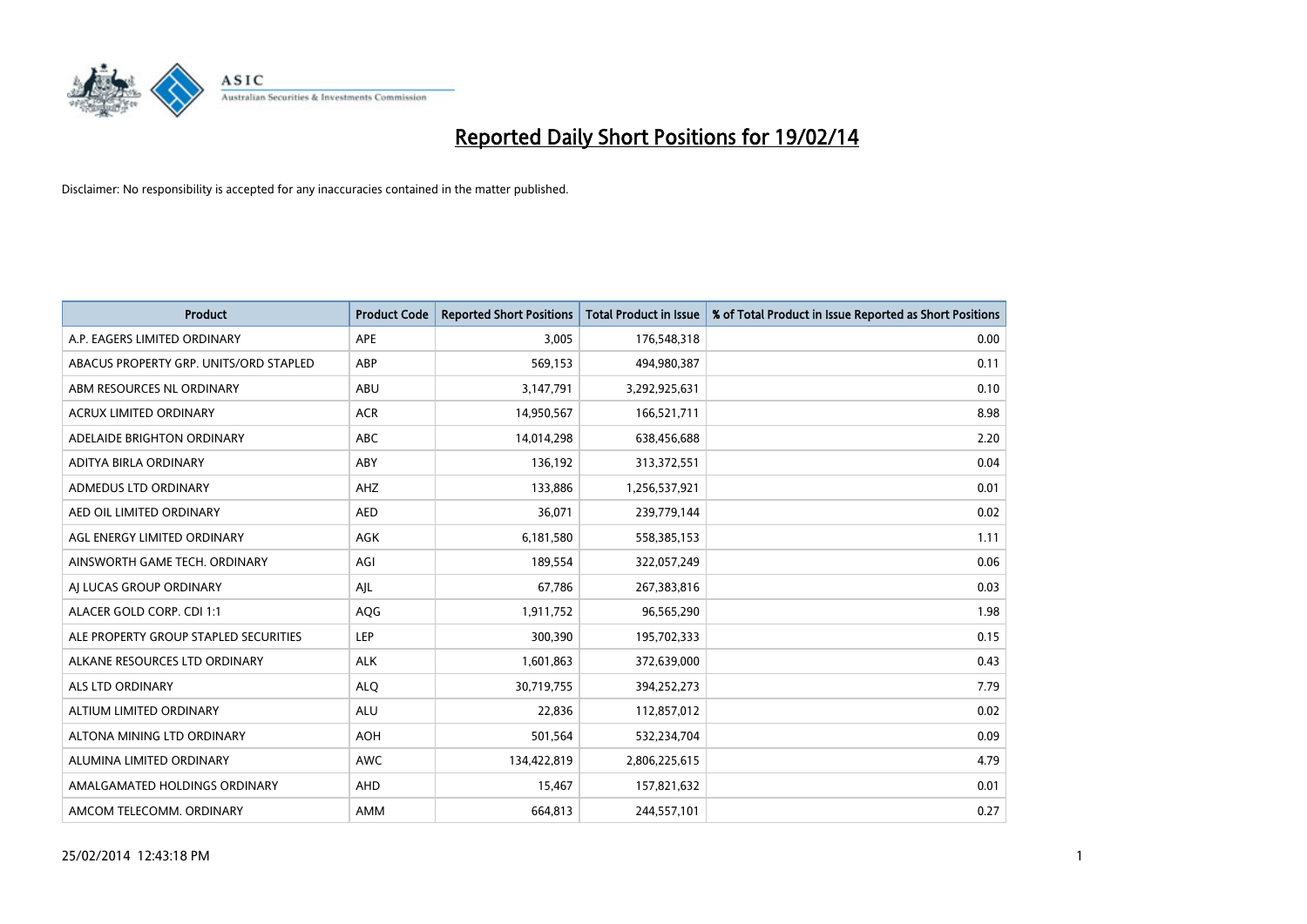

| <b>Product</b>                            | <b>Product Code</b> | <b>Reported Short Positions</b> | <b>Total Product in Issue</b> | % of Total Product in Issue Reported as Short Positions |
|-------------------------------------------|---------------------|---------------------------------|-------------------------------|---------------------------------------------------------|
| AMCOR LIMITED ORDINARY                    | AMC                 | 7,747,021                       | 1,206,684,923                 | 0.64                                                    |
| AMP LIMITED ORDINARY                      | AMP                 | 36,908,851                      | 2,957,737,964                 | 1.25                                                    |
| AMPELLA MINING ORDINARY                   | <b>AMX</b>          | 68,363                          | 248,008,943                   | 0.03                                                    |
| ANSELL LIMITED ORDINARY                   | <b>ANN</b>          | 2,764,331                       | 152,762,142                   | 1.81                                                    |
| ANTARES ENERGY LTD ORDINARY               | AZZ                 | 778,705                         | 255,000,000                   | 0.31                                                    |
| ANZ BANKING GRP LTD ORDINARY              | ANZ                 | 6,079,313                       | 2,744,102,108                 | 0.22                                                    |
| APA GROUP STAPLED SECURITIES              | APA                 | 23,305,921                      | 835,750,807                   | 2.79                                                    |
| APN NEWS & MEDIA ORDINARY                 | <b>APN</b>          | 24, 261, 406                    | 661,526,586                   | 3.67                                                    |
| AQUARIUS PLATINUM. ORDINARY               | <b>AOP</b>          | 7,063,067                       | 487,782,536                   | 1.45                                                    |
| AQUILA RESOURCES ORDINARY                 | <b>AQA</b>          | 13,648,721                      | 411,804,442                   | 3.31                                                    |
| ARAFURA RESOURCE LTD ORDINARY             | ARU                 | 38,000                          | 441,270,644                   | 0.01                                                    |
| ARB CORPORATION ORDINARY                  | ARP                 | 1,611,308                       | 72,481,302                    | 2.22                                                    |
| ARDENT LEISURE GROUP STAPLED SECURITIES   | AAD                 | 2,740,104                       | 405,055,708                   | 0.68                                                    |
| ARENA REIT. ORDINARY UNITS                | <b>ARF</b>          | 7,000                           | 211,495,653                   | 0.00                                                    |
| ARISTOCRAT LEISURE ORDINARY               | <b>ALL</b>          | 8,045,780                       | 551,418,047                   | 1.46                                                    |
| ARRIUM LTD ORDINARY                       | ARI                 | 26,630,358                      | 1,361,469,008                 | 1.96                                                    |
| ASCIANO LIMITED ORDINARY                  | <b>AIO</b>          | 5,282,729                       | 975,385,664                   | 0.54                                                    |
| ASG GROUP LIMITED ORDINARY                | ASZ                 | 710,260                         | 206,720,839                   | 0.34                                                    |
| ASPEN GROUP ORD/UNITS STAPLED             | APZ                 | 52,392                          | 119,946,366                   | 0.04                                                    |
| ASTRO JAP PROP GROUP STAPLED US PROHIBIT. | AJA                 | 9,606                           | 67,211,752                    | 0.01                                                    |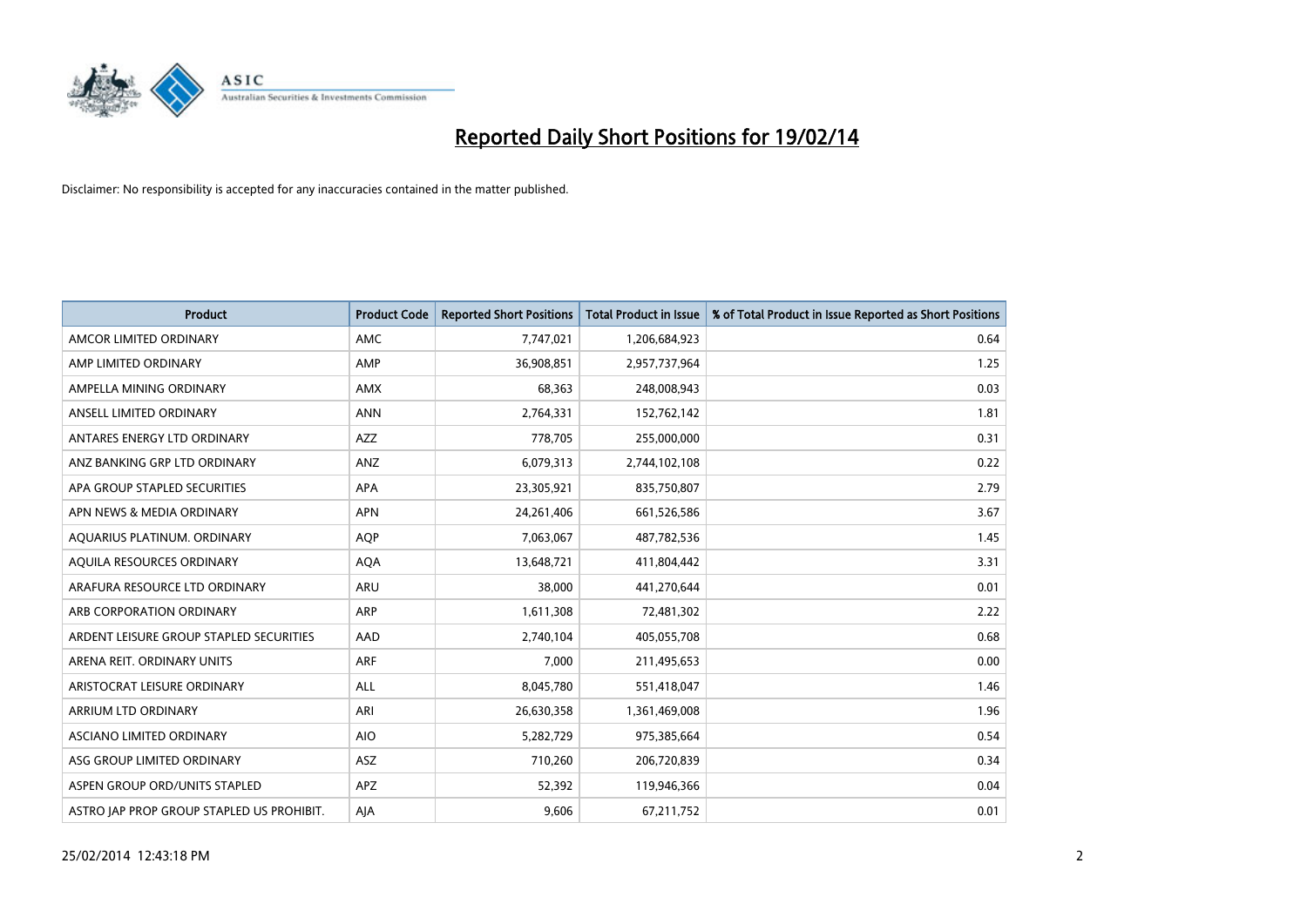

| <b>Product</b>                       | <b>Product Code</b> | <b>Reported Short Positions</b> | <b>Total Product in Issue</b> | % of Total Product in Issue Reported as Short Positions |
|--------------------------------------|---------------------|---------------------------------|-------------------------------|---------------------------------------------------------|
| ASX LIMITED ORDINARY                 | <b>ASX</b>          | 3,645,990                       | 193,595,162                   | 1.88                                                    |
| ATLAS IRON LIMITED ORDINARY          | <b>AGO</b>          | 80,087,050                      | 915,496,158                   | 8.75                                                    |
| AURIZON HOLDINGS LTD ORDINARY        | AZJ                 | 6,612,777                       | 2,137,284,503                 | 0.31                                                    |
| AURORA OIL & GAS ORDINARY            | <b>AUT</b>          | 3,539,185                       | 448,785,778                   | 0.79                                                    |
| AUSDRILL LIMITED ORDINARY            | ASL                 | 24,598,145                      | 312,277,224                   | 7.88                                                    |
| AUSENCO LIMITED ORDINARY             | AAX                 | 1,649,085                       | 168,449,799                   | 0.98                                                    |
| <b>AUSTAL LIMITED ORDINARY</b>       | ASB                 | 448.089                         | 346,379,377                   | 0.13                                                    |
| AUSTBROKERS HOLDINGS ORDINARY        | <b>AUB</b>          | 729                             | 59,642,171                    | 0.00                                                    |
| AUSTIN ENGINEERING ORDINARY          | ANG                 | 504,136                         | 84,274,004                    | 0.60                                                    |
| AUSTRALAND PROPERTY STAPLED SECURITY | ALZ                 | 2,178,456                       | 578,324,670                   | 0.38                                                    |
| AUSTRALIAN AGRICULT. ORDINARY        | AAC                 | 3,924,471                       | 532,294,404                   | 0.74                                                    |
| AUSTRALIAN FOUNDAT, ORDINARY         | AFI                 | 1,160                           | 1,042,757,713                 | 0.00                                                    |
| AUSTRALIAN INFR LTD ORDINARY         | <b>AIX</b>          | 20,098                          | 620,733,944                   | 0.00                                                    |
| AUSTRALIAN PHARM, ORDINARY           | API                 | 10,169,815                      | 488,115,883                   | 2.08                                                    |
| <b>AUTOMOTIVE HOLDINGS ORDINARY</b>  | <b>AHE</b>          | 406,953                         | 260,579,682                   | 0.16                                                    |
| AVEO GROUP STAPLED SECURITIES        | AOG                 | 10,352,963                      | 500,111,460                   | 2.07                                                    |
| AWE LIMITED ORDINARY                 | AWE                 | 541,466                         | 522,696,385                   | 0.10                                                    |
| AZONTO PET LTD ORDINARY              | <b>APY</b>          | 1                               | 1,158,625,100                 | 0.00                                                    |
| <b>BANDANNA ENERGY ORDINARY</b>      | <b>BND</b>          | 22,037,157                      | 528,481,199                   | 4.17                                                    |
| BANK OF QUEENSLAND. ORDINARY         | <b>BOO</b>          | 3,189,178                       | 322,566,581                   | 0.99                                                    |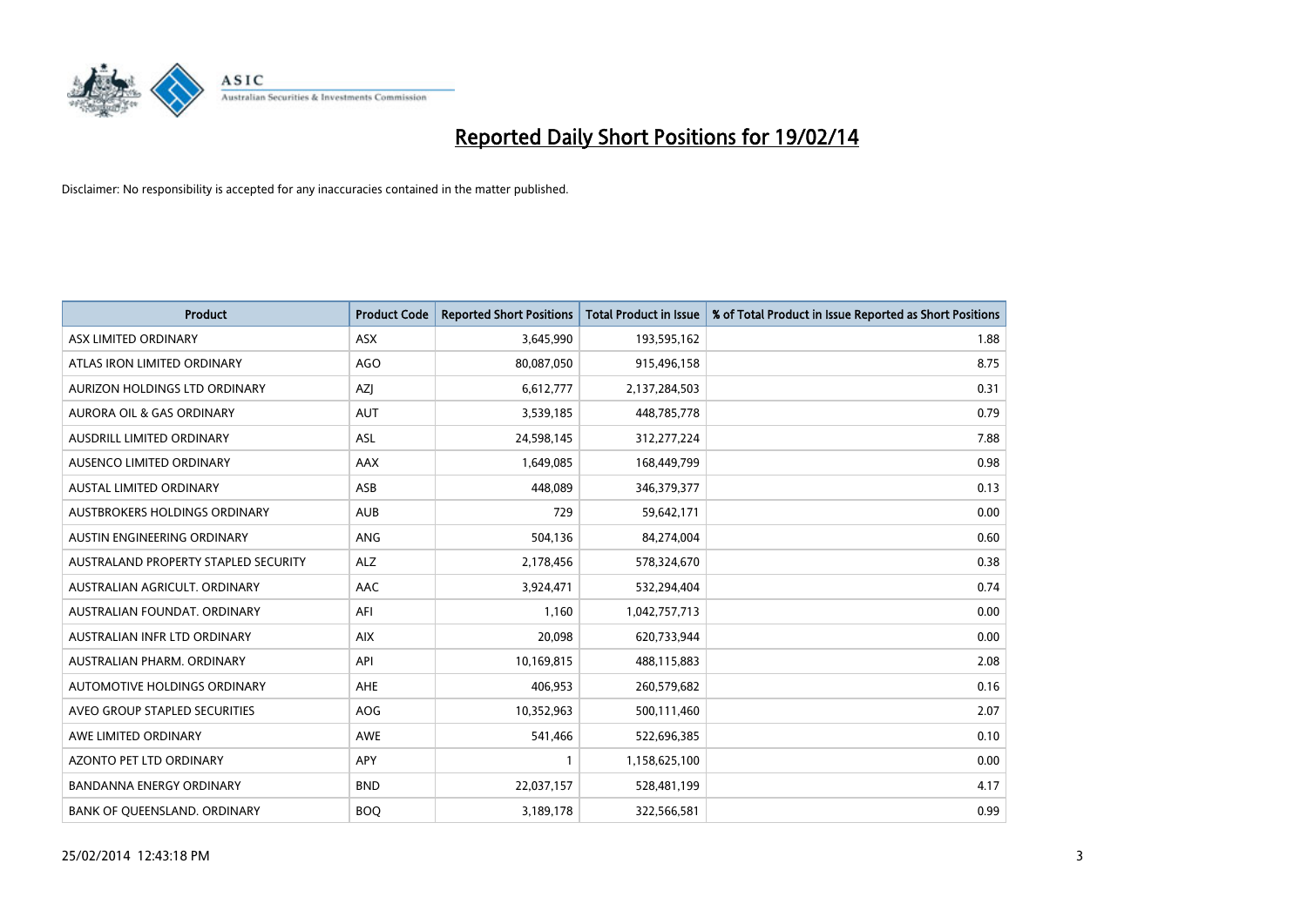

| <b>Product</b>                                | <b>Product Code</b> | <b>Reported Short Positions</b> | <b>Total Product in Issue</b> | % of Total Product in Issue Reported as Short Positions |
|-----------------------------------------------|---------------------|---------------------------------|-------------------------------|---------------------------------------------------------|
| <b>BANNERMAN RESOURCES ORDINARY</b>           | <b>BMN</b>          | 299,998                         | 322,885,298                   | 0.09                                                    |
| BASE RES LIMITED ORDINARY                     | <b>BSE</b>          | 6,783,795                       | 561,840,029                   | 1.21                                                    |
| <b>BATHURST RES LTD. ORDINARY</b>             | <b>BRL</b>          | 15,768,076                      | 821,457,725                   | 1.92                                                    |
| <b>BC IRON LIMITED ORDINARY</b>               | <b>BCI</b>          | 292,036                         | 123,928,630                   | 0.24                                                    |
| BEACH ENERGY LIMITED ORDINARY                 | <b>BPT</b>          | 18,173,809                      | 1,278,348,742                 | 1.42                                                    |
| BEADELL RESOURCE LTD ORDINARY                 | <b>BDR</b>          | 39,928,818                      | 790,777,280                   | 5.05                                                    |
| BEGA CHEESE LTD ORDINARY                      | <b>BGA</b>          | 194,719                         | 152,245,802                   | 0.13                                                    |
| BENDIGO AND ADELAIDE ORDINARY                 | <b>BEN</b>          | 12,248,704                      | 410,010,013                   | 2.99                                                    |
| BENTHAM IMF LTD ORDINARY                      | <b>IMF</b>          | 3,479,261                       | 164,380,143                   | 2.12                                                    |
| BERKELEY RESOURCES ORDINARY                   | <b>BKY</b>          | 31,000                          | 180,361,323                   | 0.02                                                    |
| BETASHARES ASX RES ETF UNITS                  | <b>ORE</b>          | 517,432                         | 3,020,814                     | 17.13                                                   |
| BHP BILLITON LIMITED ORDINARY                 | <b>BHP</b>          | 7,255,199                       | 3,211,691,105                 | 0.23                                                    |
| <b>BILLABONG ORDINARY</b>                     | <b>BBG</b>          | 10,643,837                      | 809,998,300                   | 1.31                                                    |
| <b>BLACKMORES LIMITED ORDINARY</b>            | <b>BKL</b>          | 11,649                          | 17,046,032                    | 0.07                                                    |
| <b>BLACKTHORN RESOURCES ORD US PROHIBITED</b> | <b>BTR</b>          | 591,770                         | 164,285,950                   | 0.36                                                    |
| BLUESCOPE STEEL LTD ORDINARY                  | <b>BSL</b>          | 6,168,385                       | 558,733,728                   | 1.10                                                    |
| <b>BOART LONGYEAR ORDINARY</b>                | <b>BLY</b>          | 34,916,194                      | 461,163,412                   | 7.57                                                    |
| <b>BOOM LOGISTICS ORDINARY</b>                | <b>BOL</b>          | 249,999                         | 474,868,764                   | 0.05                                                    |
| <b>BORAL LIMITED, ORDINARY</b>                | <b>BLD</b>          | 39,843,053                      | 778,739,826                   | 5.12                                                    |
| <b>BRADKEN LIMITED ORDINARY</b>               | <b>BKN</b>          | 19,294,978                      | 169,240,662                   | 11.40                                                   |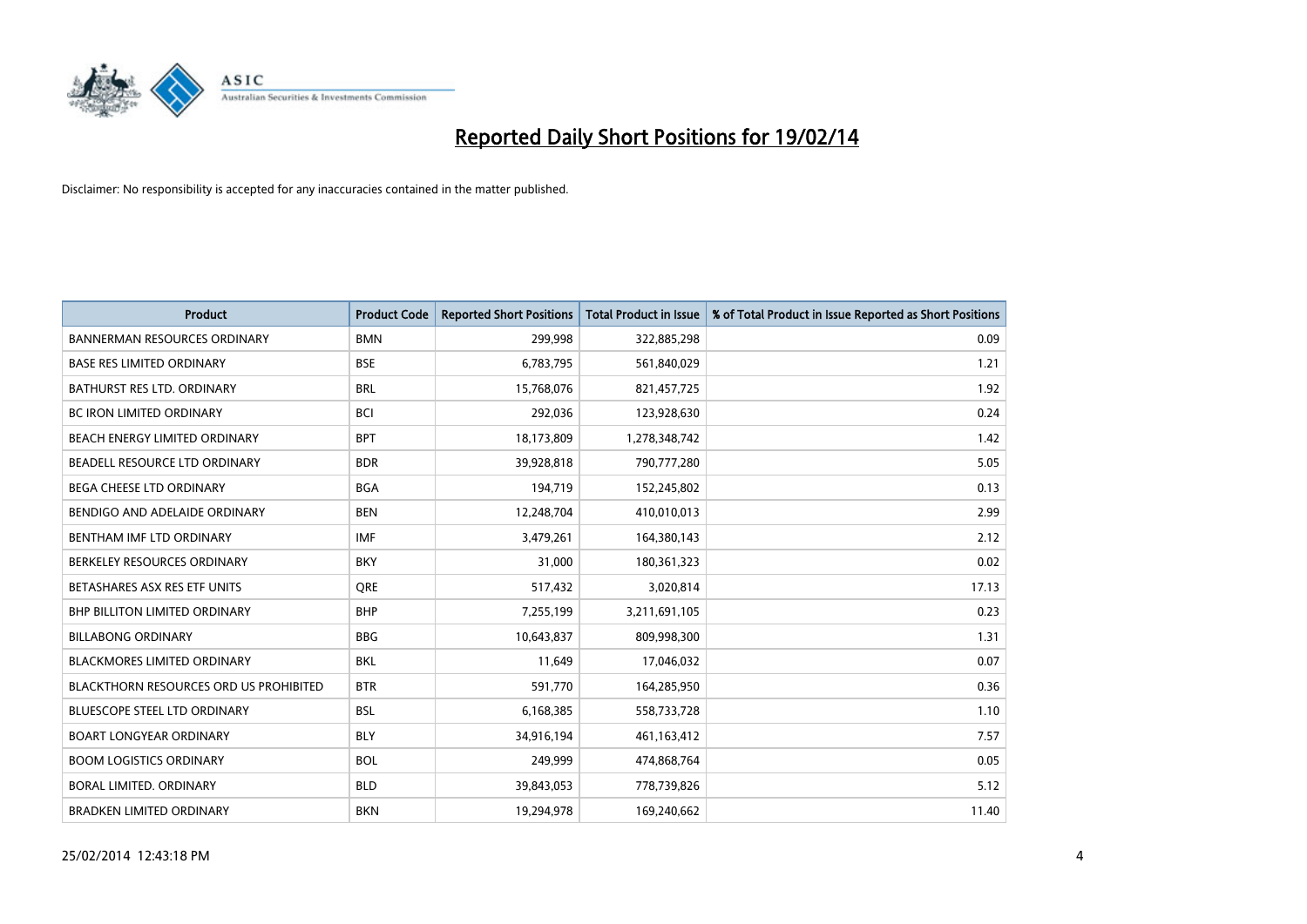

| <b>Product</b>                          | <b>Product Code</b> | <b>Reported Short Positions</b> | <b>Total Product in Issue</b> | % of Total Product in Issue Reported as Short Positions |
|-----------------------------------------|---------------------|---------------------------------|-------------------------------|---------------------------------------------------------|
| <b>BRAMBLES LIMITED ORDINARY</b>        | <b>BXB</b>          | 1,139,611                       | 1,561,912,409                 | 0.07                                                    |
| BREVILLE GROUP LTD ORDINARY             | <b>BRG</b>          | 2,765,471                       | 130,095,322                   | 2.13                                                    |
| <b>BRICKWORKS LIMITED ORDINARY</b>      | <b>BKW</b>          | 53,780                          | 148,038,996                   | 0.04                                                    |
| BT INVESTMENT MNGMNT ORDINARY           | <b>BTT</b>          | 105,408                         | 282,727,073                   | 0.04                                                    |
| <b>BURU ENERGY ORDINARY</b>             | <b>BRU</b>          | 14,030,274                      | 298,505,530                   | 4.70                                                    |
| <b>BWP TRUST ORDINARY UNITS</b>         | <b>BWP</b>          | 4,005,321                       | 627,165,919                   | 0.64                                                    |
| <b>CABCHARGE AUSTRALIA ORDINARY</b>     | CAB                 | 12,660,335                      | 120,430,683                   | 10.51                                                   |
| CALTEX AUSTRALIA ORDINARY               | <b>CTX</b>          | 1,596,620                       | 270,000,000                   | 0.59                                                    |
| CAPE LAMBERT RES LTD ORDINARY           | <b>CFE</b>          | 19,764                          | 667,938,887                   | 0.00                                                    |
| <b>CARDNO LIMITED ORDINARY</b>          | CDD                 | 6,915,047                       | 146,779,250                   | 4.71                                                    |
| <b>CARINDALE PROPERTY UNIT</b>          | <b>CDP</b>          | 425                             | 70,000,000                    | 0.00                                                    |
| CARNARVON PETROLEUM ORDINARY            | <b>CVN</b>          | 12,220                          | 986,565,952                   | 0.00                                                    |
| CARSALES.COM LTD ORDINARY               | <b>CRZ</b>          | 7,219,187                       | 237,773,965                   | 3.04                                                    |
| <b>CASH CONVERTERS ORDINARY</b>         | CCV                 | 8,255,481                       | 426,302,767                   | 1.94                                                    |
| CEDAR WOODS PROP. ORDINARY              | <b>CWP</b>          | 57,490                          | 73,732,683                    | 0.08                                                    |
| CENTRAL PETROLEUM ORDINARY              | <b>CTP</b>          | 363,954                         | 309,219,473                   | 0.12                                                    |
| CFS RETAIL TRUST GRP STAPLED SECURITIES | <b>CFX</b>          | 52,472,315                      | 3,018,050,810                 | 1.74                                                    |
| CHALLENGER DIV.PRO. STAPLED UNITS       | <b>CDI</b>          | 5,037                           | 214,101,013                   | 0.00                                                    |
| <b>CHALLENGER LIMITED ORDINARY</b>      | <b>CGF</b>          | 1,367,762                       | 530,862,585                   | 0.26                                                    |
| CHARTER HALL GROUP STAPLED US PROHIBIT. | <b>CHC</b>          | 313,096                         | 309,358,198                   | 0.10                                                    |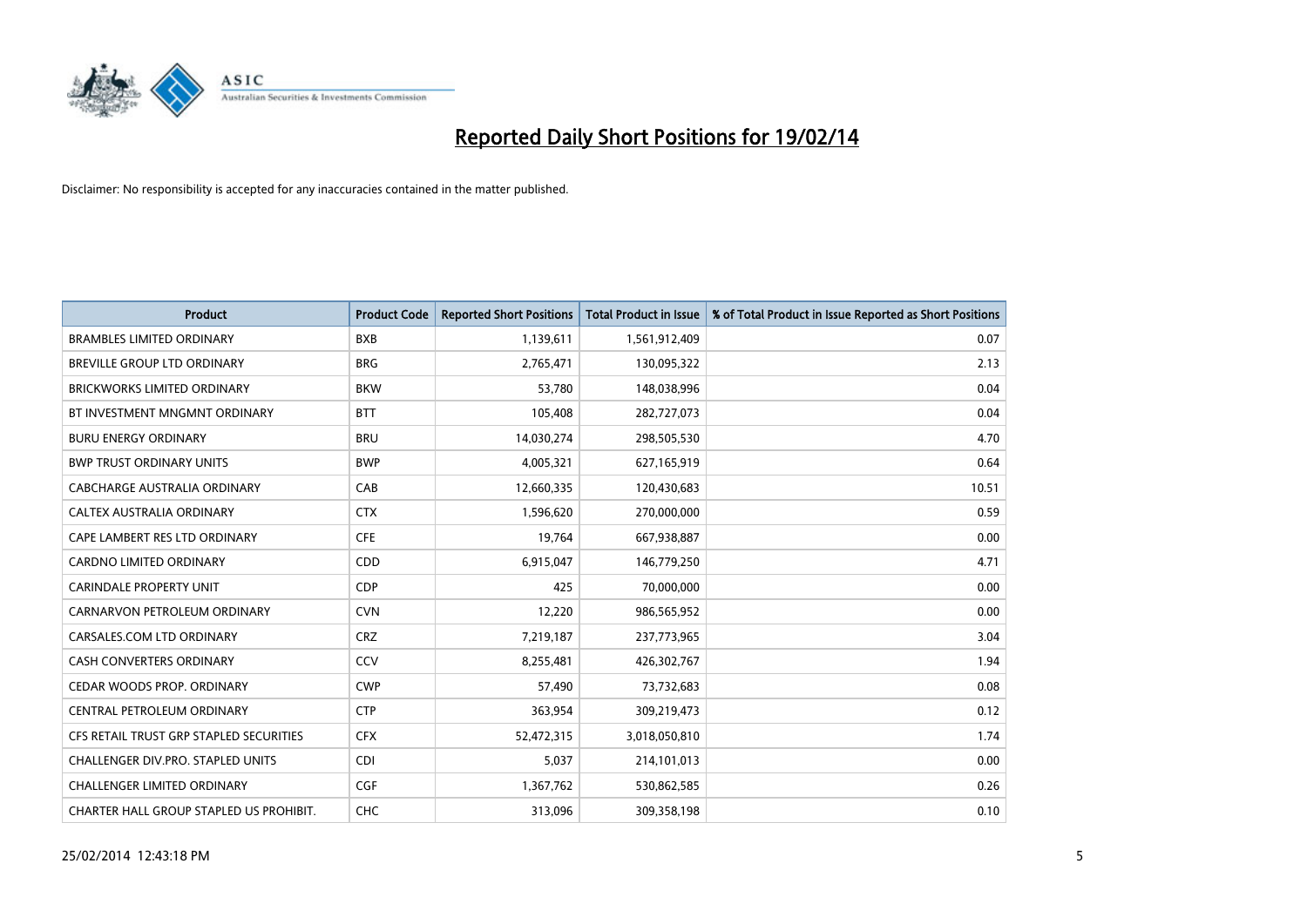

| <b>Product</b>                       | <b>Product Code</b> | <b>Reported Short Positions</b> | <b>Total Product in Issue</b> | % of Total Product in Issue Reported as Short Positions |
|--------------------------------------|---------------------|---------------------------------|-------------------------------|---------------------------------------------------------|
| <b>CHARTER HALL RETAIL UNITS</b>     | <b>COR</b>          | 10,517,650                      | 365,082,785                   | 2.88                                                    |
| <b>CHORUS LIMITED ORDINARY</b>       | <b>CNU</b>          | 427,313                         | 396,369,767                   | 0.11                                                    |
| CITIGOLD CORP LTD ORDINARY           | <b>CTO</b>          | 153,427                         | 1,495,764,906                 | 0.01                                                    |
| CLINUVEL PHARMACEUT, ORDINARY        | <b>CUV</b>          | 600                             | 38,217,038                    | 0.00                                                    |
| COAL OF AFRICA LTD ORDINARY          | <b>CZA</b>          | 426                             | 1,048,368,613                 | 0.00                                                    |
| <b>COALSPUR MINES LTD ORDINARY</b>   | <b>CPL</b>          | 7,196,714                       | 641,394,435                   | 1.12                                                    |
| <b>COBAR CONSOLIDATED ORDINARY</b>   | CCU                 | 100,000                         | 329,715,353                   | 0.03                                                    |
| COCA-COLA AMATIL ORDINARY            | <b>CCL</b>          | 15,014,046                      | 763,590,249                   | 1.97                                                    |
| <b>COCHLEAR LIMITED ORDINARY</b>     | <b>COH</b>          | 8,962,412                       | 57,062,020                    | 15.71                                                   |
| <b>COCKATOO COAL ORDINARY</b>        | <b>COK</b>          | 167,987                         | 4,514,548,852                 | 0.00                                                    |
| <b>CODAN LIMITED ORDINARY</b>        | <b>CDA</b>          | 322,504                         | 176,969,924                   | 0.18                                                    |
| <b>COFFEY INTERNATIONAL ORDINARY</b> | <b>COF</b>          | 18,921                          | 255,833,165                   | 0.01                                                    |
| <b>COKAL LTD ORDINARY</b>            | <b>CKA</b>          | 13,650                          | 471,103,926                   | 0.00                                                    |
| <b>COLLECTION HOUSE ORDINARY</b>     | <b>CLH</b>          | 1,808,221                       | 128,969,148                   | 1.40                                                    |
| <b>COLLINS FOODS LTD ORDINARY</b>    | <b>CKF</b>          | 24,052                          | 93,000,003                    | 0.03                                                    |
| COMMONWEALTH BANK, ORDINARY          | <b>CBA</b>          | 11,558,180                      | 1,611,928,836                 | 0.72                                                    |
| COMMONWEALTH PROP ORDINARY UNITS     | <b>CPA</b>          | 38,443,994                      | 2,347,003,413                 | 1.64                                                    |
| <b>COMPASS RESOURCES ORDINARY</b>    | <b>CMR</b>          | 7,472                           | 1,403,744,100                 | 0.00                                                    |
| <b>COMPUTERSHARE LTD ORDINARY</b>    | <b>CPU</b>          | 11,672,807                      | 556,203,079                   | 2.10                                                    |
| COOPER ENERGY LTD ORDINARY           | <b>COE</b>          | 2,299                           | 329,235,509                   | 0.00                                                    |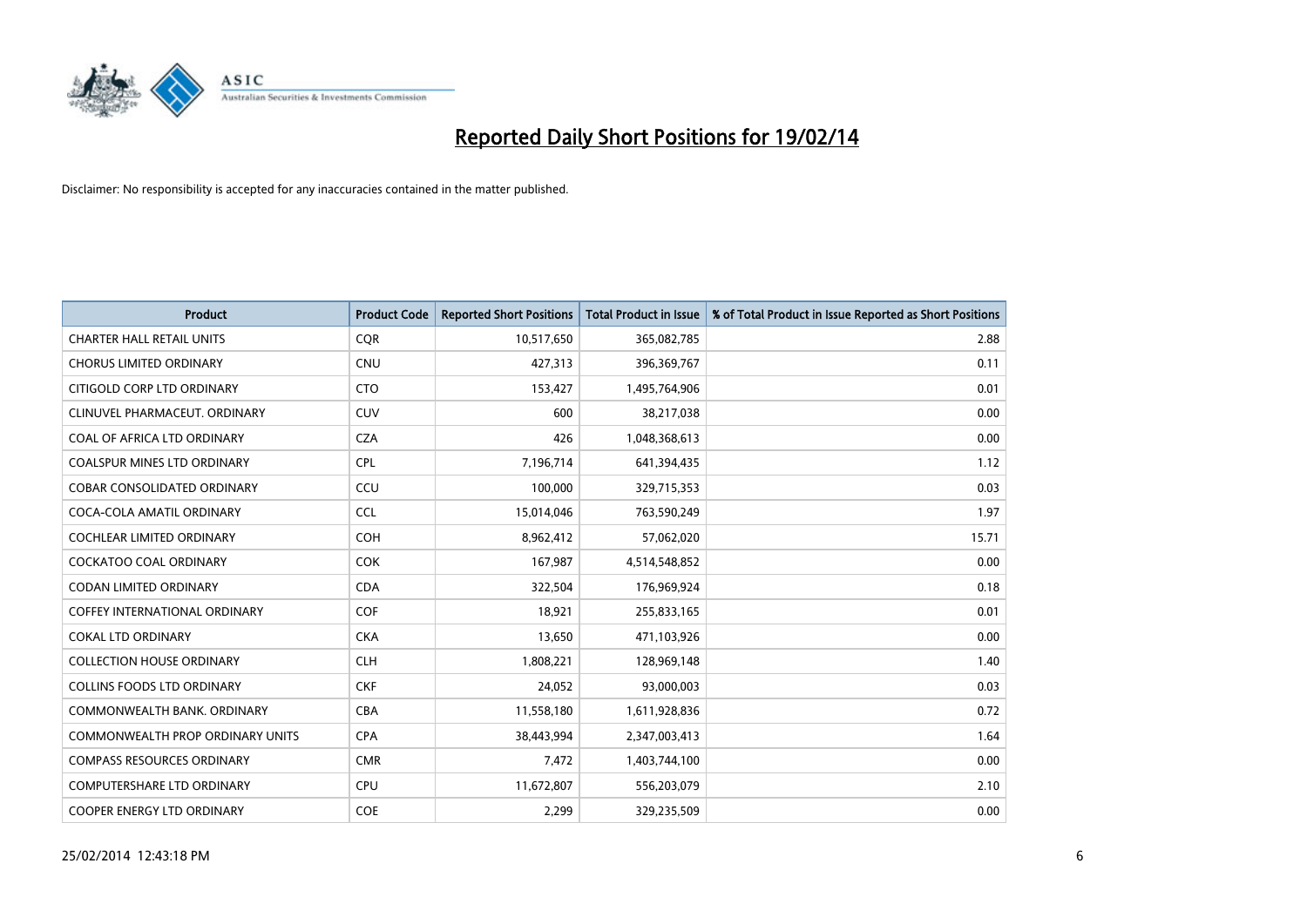

| <b>Product</b>                          | <b>Product Code</b> | <b>Reported Short Positions</b> | <b>Total Product in Issue</b> | % of Total Product in Issue Reported as Short Positions |
|-----------------------------------------|---------------------|---------------------------------|-------------------------------|---------------------------------------------------------|
| <b>CORP TRAVEL LIMITED ORDINARY</b>     | <b>CTD</b>          | 41,366                          | 89,890,762                    | 0.05                                                    |
| <b>COVER-MORE GRP LTD ORDINARY</b>      | <b>CVO</b>          | 1,133,000                       | 317,750,000                   | 0.36                                                    |
| CREDIT CORP GROUP ORDINARY              | <b>CCP</b>          | 145,506                         | 46,131,882                    | 0.32                                                    |
| <b>CROMWELL PROP STAPLED SECURITIES</b> | <b>CMW</b>          | 15,866,023                      | 1,721,483,143                 | 0.92                                                    |
| <b>CROWE HORWATH AUS ORDINARY</b>       | <b>CRH</b>          | 595,755                         | 273,005,429                   | 0.22                                                    |
| <b>CROWN RESORTS LTD ORDINARY</b>       | <b>CWN</b>          | 2,407,693                       | 728,394,185                   | 0.33                                                    |
| <b>CSG LIMITED ORDINARY</b>             | <b>CSV</b>          | 807                             | 278,973,075                   | 0.00                                                    |
| <b>CSL LIMITED ORDINARY</b>             | <b>CSL</b>          | 869,614                         | 484,113,980                   | 0.18                                                    |
| <b>CSR LIMITED ORDINARY</b>             | <b>CSR</b>          | 16,665,838                      | 506,000,315                   | 3.29                                                    |
| <b>CUDECO LIMITED ORDINARY</b>          | CDU                 | 7,933,693                       | 234,033,408                   | 3.39                                                    |
| DART ENERGY LTD ORDINARY                | <b>DTE</b>          | 4,651,514                       | 1,108,752,733                 | 0.42                                                    |
| DATA#3 LIMITED ORDINARY                 | <b>DTL</b>          | 189,621                         | 153,974,950                   | 0.12                                                    |
| DAVID JONES LIMITED ORDINARY            | <b>DJS</b>          | 35,538,078                      | 537,137,845                   | 6.62                                                    |
| <b>DECMIL GROUP LIMITED ORDINARY</b>    | <b>DCG</b>          | 2,512,982                       | 168,657,794                   | 1.49                                                    |
| DEEP YELLOW LIMITED ORDINARY            | <b>DYL</b>          | 10,002                          | 1,614,056,807                 | 0.00                                                    |
| DEVINE LIMITED ORDINARY                 | <b>DVN</b>          | 10,000                          | 158,730,556                   | 0.01                                                    |
| DEXUS PROPERTY GROUP STAPLED UNITS      | <b>DXS</b>          | 17,398,512                      | 4,886,279,667                 | 0.36                                                    |
| DICK SMITH HLDGS ORDINARY               | <b>DSH</b>          | 6,250,188                       | 236,511,364                   | 2.64                                                    |
| DISCOVERY METALS LTD ORDINARY           | <b>DML</b>          | 4,932,982                       | 560,034,418                   | 0.88                                                    |
| DOMINO PIZZA ENTERPR ORDINARY           | <b>DMP</b>          | 1,765,894                       | 85,915,713                    | 2.06                                                    |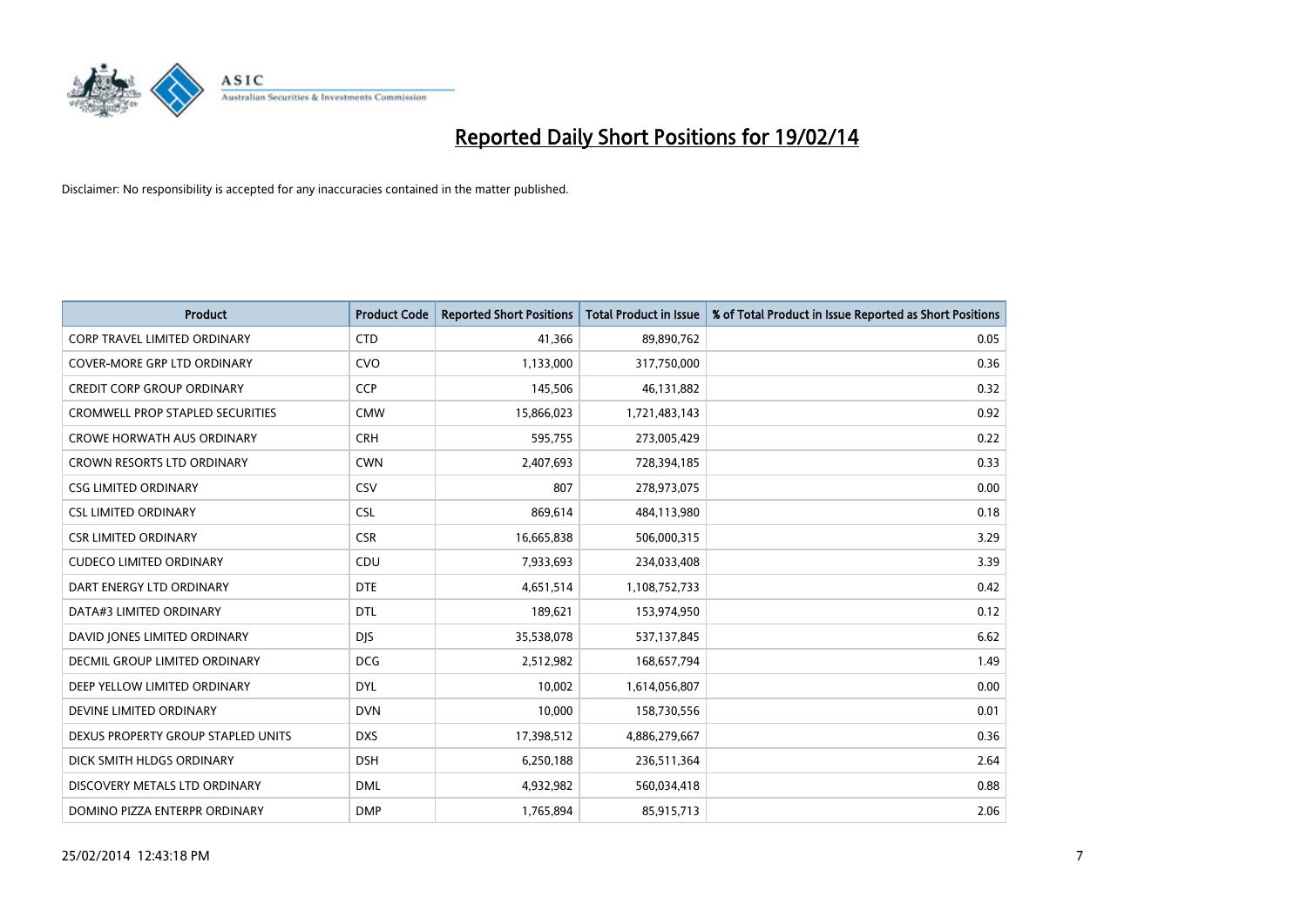

| <b>Product</b>                       | <b>Product Code</b> | <b>Reported Short Positions</b> | <b>Total Product in Issue</b> | % of Total Product in Issue Reported as Short Positions |
|--------------------------------------|---------------------|---------------------------------|-------------------------------|---------------------------------------------------------|
| DONACO INTERNATIONAL ORDINARY        | <b>DNA</b>          | 472,470                         | 401,051,771                   | 0.12                                                    |
| DOWNER EDI LIMITED ORDINARY          | <b>DOW</b>          | 16, 162, 761                    | 434,734,970                   | 3.72                                                    |
| DRAGON MINING LTD ORDINARY           | <b>DRA</b>          | 50,000                          | 88,840,613                    | 0.06                                                    |
| DRILLSEARCH ENERGY ORDINARY          | <b>DLS</b>          | 14,817,145                      | 432,965,895                   | 3.42                                                    |
| DUET GROUP STAPLED US PROHIBIT.      | <b>DUE</b>          | 11,148,667                      | 1,286,215,139                 | 0.87                                                    |
| DULUXGROUP LIMITED ORDINARY          | <b>DLX</b>          | 358,742                         | 381,093,950                   | 0.09                                                    |
| <b>DWS LTD ORDINARY</b>              | <b>DWS</b>          | 479,376                         | 132,362,763                   | 0.36                                                    |
| ECHO ENTERTAINMENT ORDINARY          | <b>EGP</b>          | 20,780,359                      | 825,672,730                   | 2.52                                                    |
| <b>ELDERS LIMITED ORDINARY</b>       | <b>ELD</b>          | 19,851,232                      | 455,013,329                   | 4.36                                                    |
| ELEMENTAL MINERALS ORDINARY          | <b>ELM</b>          | 374,247                         | 303,263,391                   | 0.12                                                    |
| <b>EMECO HOLDINGS ORDINARY</b>       | <b>EHL</b>          | 10,225,718                      | 599,675,707                   | 1.71                                                    |
| <b>ENDEAVOUR MIN CORP CDI 1:1</b>    | <b>EVR</b>          | 168,174                         | 76,697,439                    | 0.22                                                    |
| ENERGY RESOURCES ORDINARY 'A'        | <b>ERA</b>          | 11,620,184                      | 517,725,062                   | 2.24                                                    |
| <b>ENERGY WORLD CORPOR, ORDINARY</b> | <b>EWC</b>          | 60,022,004                      | 1,734,166,672                 | 3.46                                                    |
| <b>ENVESTRA LIMITED ORDINARY</b>     | <b>ENV</b>          | 2,456,485                       | 1,796,808,474                 | 0.14                                                    |
| EQUATORIAL RES LTD ORDINARY          | EQX                 | 2,009                           | 122,185,353                   | 0.00                                                    |
| ERM POWER LIMITED ORDINARY           | EPW                 | 505,237                         | 238,714,606                   | 0.21                                                    |
| <b>ESERVGLOBAL LIMITED ORDINARY</b>  | ESV                 | 4,000,000                       | 253,545,997                   | 1.58                                                    |
| ETHANE PIPELINE STAPLED SECURITIES   | <b>EPX</b>          | 20,160                          | 69,302,275                    | 0.03                                                    |
| EVOLUTION MINING LTD ORDINARY        | <b>EVN</b>          | 27,546,539                      | 708,652,367                   | 3.89                                                    |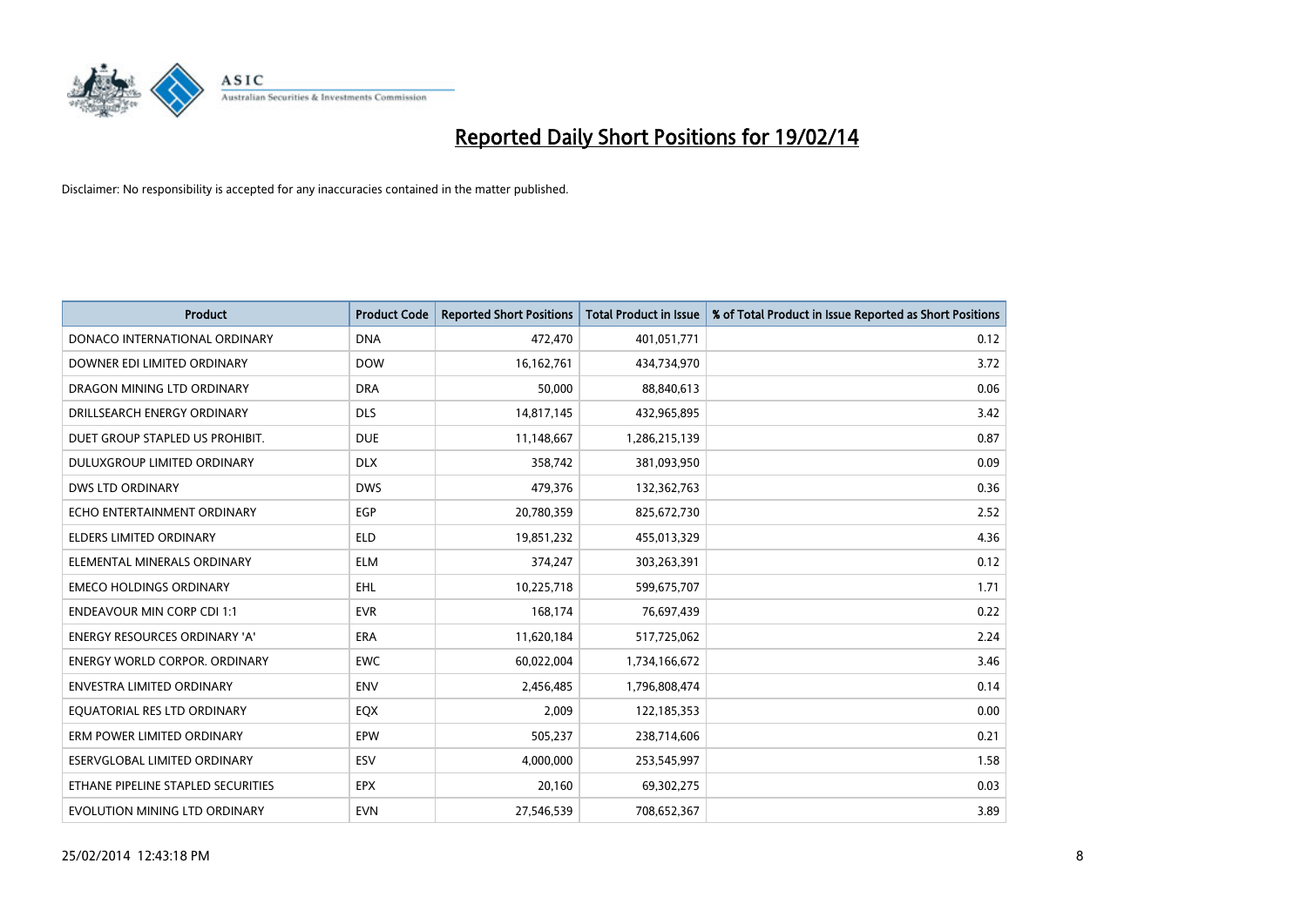

| <b>Product</b>                             | <b>Product Code</b> | <b>Reported Short Positions</b> | <b>Total Product in Issue</b> | % of Total Product in Issue Reported as Short Positions |
|--------------------------------------------|---------------------|---------------------------------|-------------------------------|---------------------------------------------------------|
| <b>FAIRFAX MEDIA LTD ORDINARY</b>          | <b>FXJ</b>          | 247,496,064                     | 2,351,955,725                 | 10.52                                                   |
| <b>FANTASTIC HOLDINGS ORDINARY</b>         | <b>FAN</b>          | 19,206                          | 103,068,398                   | 0.02                                                    |
| <b>FAR LTD ORDINARY</b>                    | <b>FAR</b>          | 32,716,921                      | 2,499,846,742                 | 1.31                                                    |
| FEDERATION CNTRES ORD/UNIT STAPLED SEC     | <b>FDC</b>          | 5,223,857                       | 1,427,641,565                 | 0.37                                                    |
| FISHER & PAYKEL H. ORDINARY                | <b>FPH</b>          | 1,752,730                       | 550,777,709                   | 0.32                                                    |
| FLEETWOOD CORP ORDINARY                    | <b>FWD</b>          | 2,233,456                       | 60,522,619                    | 3.69                                                    |
| FLETCHER BUILDING ORDINARY                 | <b>FBU</b>          | 1,207,527                       | 687,854,788                   | 0.18                                                    |
| FLEXIGROUP LIMITED ORDINARY                | FXL                 | 1,519,867                       | 304,096,060                   | 0.50                                                    |
| FLIGHT CENTRE TRAVEL ORDINARY              | <b>FLT</b>          | 5,706,447                       | 100,543,059                   | 5.68                                                    |
| FLINDERS MINES LTD ORDINARY                | <b>FMS</b>          | 4,254,893                       | 1,826,866,748                 | 0.23                                                    |
| FOCUS MINERALS LTD ORDINARY                | <b>FML</b>          | 1,090,335                       | 9,137,375,877                 | 0.01                                                    |
| FORGE GROUP LIMITED ORDINARY               | FGE                 | 4,264,315                       | 86,169,014                    | 4.95                                                    |
| FORTESCUE METALS GRP ORDINARY              | <b>FMG</b>          | 175,790,933                     | 3,113,798,151                 | 5.65                                                    |
| <b>G.U.D. HOLDINGS ORDINARY</b>            | GUD                 | 5,340,475                       | 71,241,319                    | 7.50                                                    |
| <b>G8 EDUCATION LIMITED ORDINARY</b>       | <b>GEM</b>          | 1,993,557                       | 301,705,105                   | 0.66                                                    |
| <b>GALAXY RESOURCES ORDINARY</b>           | GXY                 | 329,458                         | 1,027,073,389                 | 0.03                                                    |
| <b>GBST HOLDINGS ORDINARY</b>              | GBT                 | 5,132                           | 66,561,725                    | 0.01                                                    |
| <b>GDI PROPERTY GRP STAPLED SECURITIES</b> | GDI                 | 3,523                           | 567,575,025                   | 0.00                                                    |
| <b>GENETIC TECHNOLOGIES ORDINARY</b>       | GTG                 | 2,847,180                       | 615,571,952                   | 0.46                                                    |
| <b>GEODYNAMICS LIMITED ORDINARY</b>        | GDY                 | 850                             | 406,452,608                   | 0.00                                                    |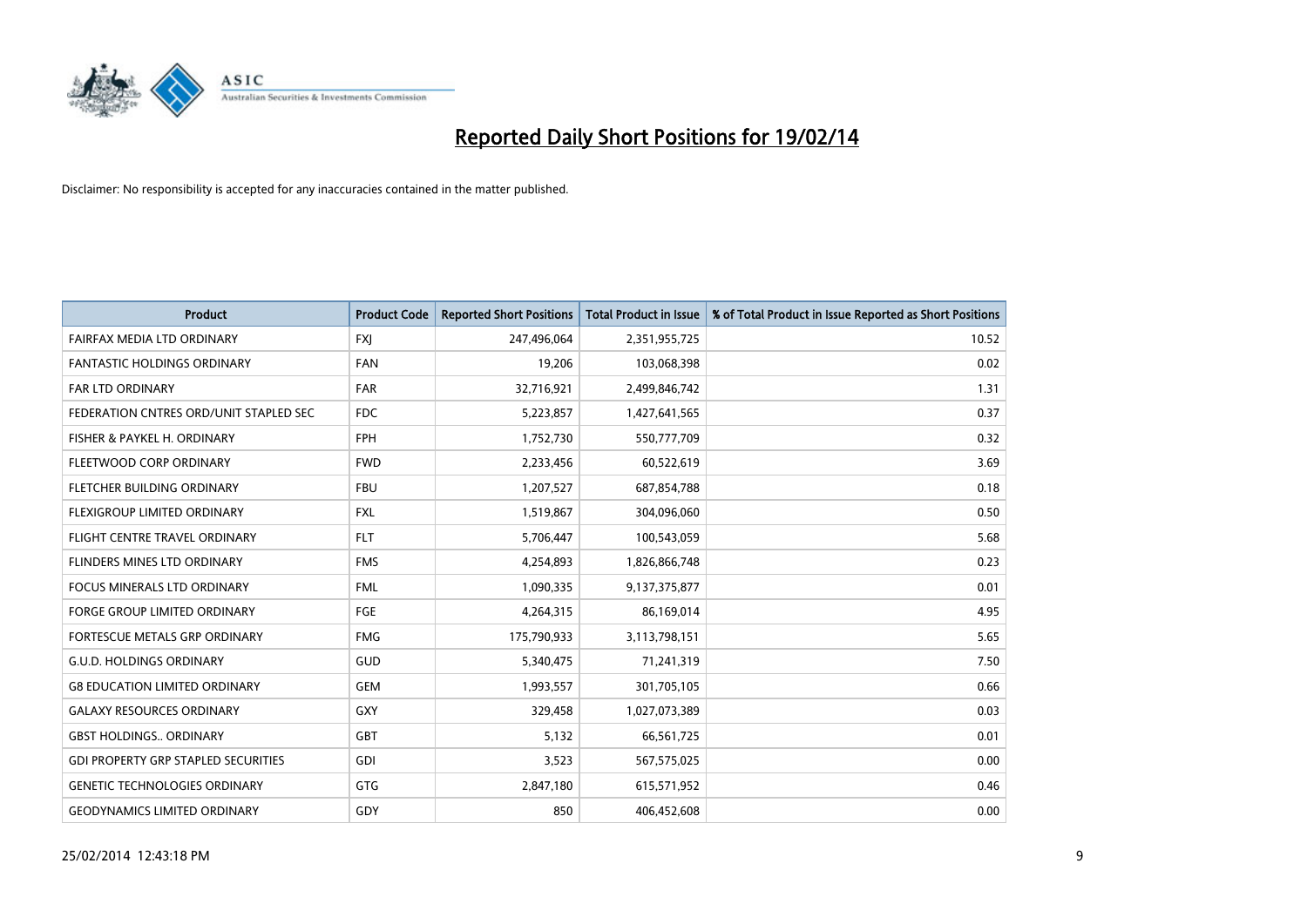

| <b>Product</b>                                   | <b>Product Code</b> | <b>Reported Short Positions</b> | <b>Total Product in Issue</b> | % of Total Product in Issue Reported as Short Positions |
|--------------------------------------------------|---------------------|---------------------------------|-------------------------------|---------------------------------------------------------|
| GI DYNAMICS, INC CDI US PROHIBITED               | GID                 | 921,000                         | 395,856,465                   | 0.23                                                    |
| <b>GINDALBIE METALS LTD ORDINARY</b>             | <b>GBG</b>          | 46,658,080                      | 1,493,660,842                 | 3.12                                                    |
| <b>GOODMAN FIELDER, ORDINARY</b>                 | GFF                 | 48,786,806                      | 1,955,559,207                 | 2.49                                                    |
| <b>GOODMAN GROUP STAPLED</b>                     | <b>GMG</b>          | 4,098,957                       | 1,718,742,809                 | 0.24                                                    |
| <b>GPT GROUP STAPLED SEC.</b>                    | GPT                 | 4,226,868                       | 1,694,888,638                 | 0.25                                                    |
| <b>GRAINCORP LIMITED A CLASS ORDINARY</b>        | <b>GNC</b>          | 515,179                         | 228,855,628                   | 0.23                                                    |
| <b>GRANGE RESOURCES, ORDINARY</b>                | GRR                 | 4,451,955                       | 1,157,097,869                 | 0.38                                                    |
| <b>GREENCROSS LIMITED ORDINARY</b>               | GXL                 | 42,850                          | 90,257,087                    | 0.05                                                    |
| <b>GREENLAND MIN EN LTD ORDINARY</b>             | GGG                 | 2,548,026                       | 574,572,911                   | 0.44                                                    |
| <b>GROWTHPOINT PROPERTY ORD/UNIT STAPLED SEC</b> | GOZ                 | 7,010                           | 475,705,269                   | 0.00                                                    |
| <b>GRYPHON MINERALS LTD ORDINARY</b>             | GRY                 | 3,990,984                       | 400,889,282                   | 1.00                                                    |
| <b>GUILDFORD COAL LTD ORDINARY</b>               | <b>GUF</b>          | 230,759                         | 655,046,899                   | 0.04                                                    |
| <b>GUINNESS PEAT GROUP. CDI 1:1</b>              | <b>GPG</b>          | 81,925                          | 185,725,775                   | 0.04                                                    |
| <b>GWA GROUP LTD ORDINARY</b>                    | GWA                 | 9,991,393                       | 306,533,770                   | 3.26                                                    |
| HARVEY NORMAN ORDINARY                           | <b>HVN</b>          | 66,777,360                      | 1,062,316,784                 | 6.29                                                    |
| <b>HENDERSON GROUP CDI 1:1</b>                   | <b>HGG</b>          | 662,303                         | 664,031,107                   | 0.10                                                    |
| HFA HOLDINGS LIMITED ORDINARY                    | <b>HFA</b>          | 3,809                           | 118,738,157                   | 0.00                                                    |
| HIGHLANDS PACIFIC ORDINARY                       | <b>HIG</b>          | 10,001                          | 854,261,346                   | 0.00                                                    |
| HILLGROVE RES LTD ORDINARY                       | <b>HGO</b>          | 525,345                         | 1,179,889,221                 | 0.04                                                    |
| <b>HILLS LTD ORDINARY</b>                        | <b>HIL</b>          | 506,043                         | 236,619,450                   | 0.21                                                    |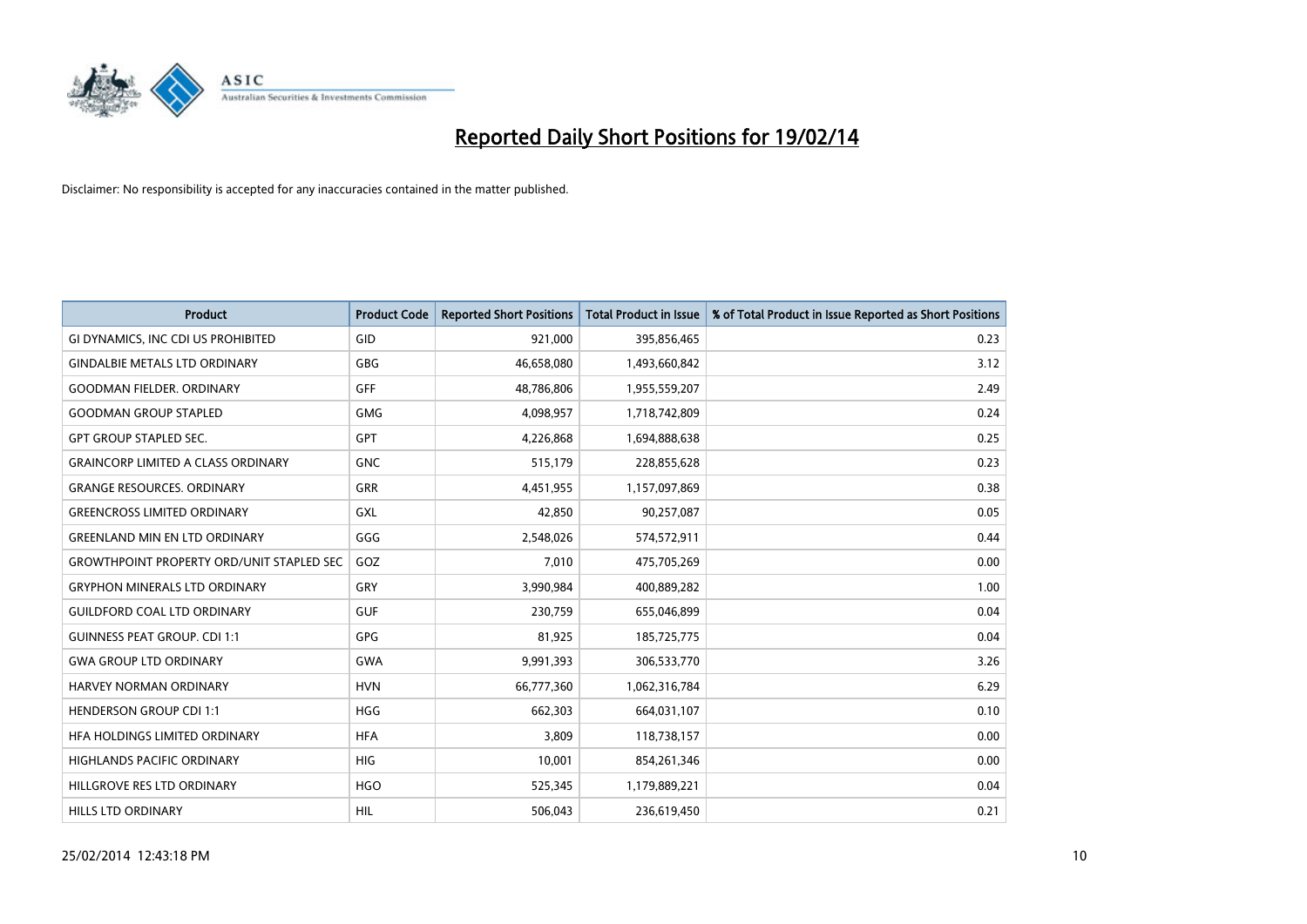

| <b>Product</b>                           | <b>Product Code</b> | <b>Reported Short Positions</b> | <b>Total Product in Issue</b> | % of Total Product in Issue Reported as Short Positions |
|------------------------------------------|---------------------|---------------------------------|-------------------------------|---------------------------------------------------------|
| HORIZON OIL LIMITED ORDINARY             | <b>HZN</b>          | 85,683,951                      | 1,301,147,932                 | 6.59                                                    |
| HOT CHILI LTD ORDINARY                   | <b>HCH</b>          | 10,000                          | 347,732,196                   | 0.00                                                    |
| <b>IBUY GROUP LTD ORDINARY</b>           | <b>IBY</b>          | 490                             | 359,305,037                   | 0.00                                                    |
| <b>ICON ENERGY LIMITED ORDINARY</b>      | <b>ICN</b>          | 2,926                           | 615,774,351                   | 0.00                                                    |
| <b>IINET LIMITED ORDINARY</b>            | <b>IIN</b>          | 663,534                         | 161,238,847                   | 0.41                                                    |
| <b>ILUKA RESOURCES ORDINARY</b>          | ILU                 | 36,791,038                      | 418,700,517                   | 8.79                                                    |
| <b>IMDEX LIMITED ORDINARY</b>            | <b>IMD</b>          | 4,071,420                       | 210,473,188                   | 1.93                                                    |
| <b>INCITEC PIVOT ORDINARY</b>            | IPL                 | 25,134,749                      | 1,644,919,097                 | 1.53                                                    |
| <b>INDEPENDENCE GROUP ORDINARY</b>       | <b>IGO</b>          | 5,374,402                       | 233,323,905                   | 2.30                                                    |
| <b>INDOCHINE MINING LTD ORDINARY</b>     | <b>IDC</b>          | 20,000                          | 965,200,471                   | 0.00                                                    |
| INDOPHIL RESOURCES ORDINARY              | <b>IRN</b>          | 631,975                         | 1,203,146,194                 | 0.05                                                    |
| <b>INFIGEN ENERGY STAPLED SECURITIES</b> | <b>IFN</b>          | 3,141,298                       | 764,993,434                   | 0.41                                                    |
| <b>INFOMEDIA LTD ORDINARY</b>            | <b>IFM</b>          | 83,261                          | 304,953,155                   | 0.03                                                    |
| <b>INGENIA GROUP STAPLED SECURITIES</b>  | <b>INA</b>          | 76,133                          | 676,240,232                   | 0.01                                                    |
| <b>INSURANCE AUSTRALIA ORDINARY</b>      | IAG                 | 2,374,784                       | 2,341,618,048                 | 0.10                                                    |
| <b>INTREPID MINES ORDINARY</b>           | <b>IAU</b>          | 16,527,715                      | 556,612,782                   | 2.97                                                    |
| INVESTA OFFICE FUND STAPLED SECURITIES   | <b>IOF</b>          | 531,797                         | 614,047,458                   | 0.09                                                    |
| <b>INVOCARE LIMITED ORDINARY</b>         | IVC                 | 5,322,919                       | 110,030,298                   | 4.84                                                    |
| <b>IOOF HOLDINGS LTD ORDINARY</b>        | IFL                 | 2,000,805                       | 232,118,034                   | 0.86                                                    |
| <b>IPROPERTY GROUP LTD ORDINARY</b>      | <b>IPP</b>          | 959                             | 181,398,426                   | 0.00                                                    |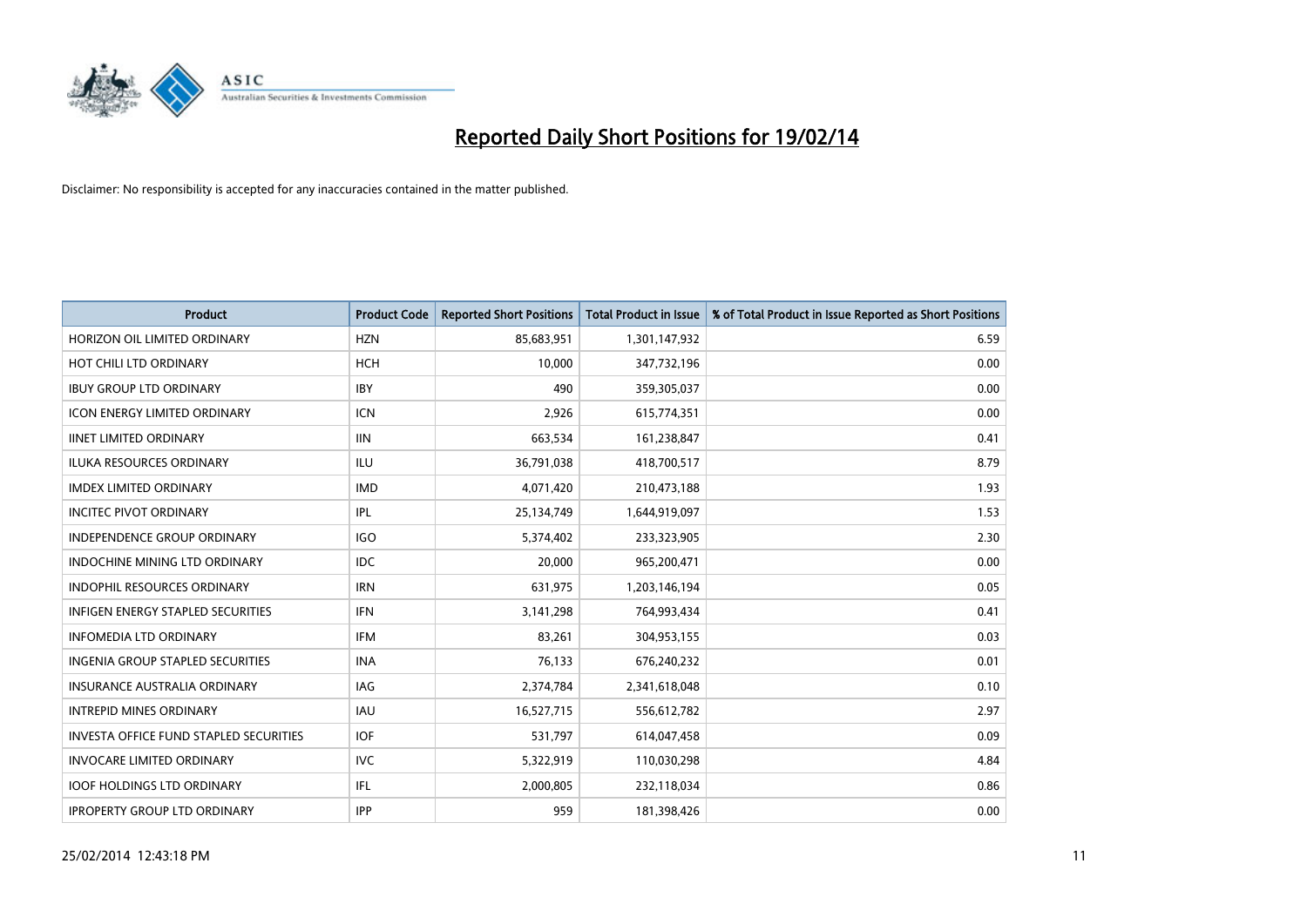

| <b>Product</b>                           | <b>Product Code</b> | <b>Reported Short Positions</b> | <b>Total Product in Issue</b> | % of Total Product in Issue Reported as Short Positions |
|------------------------------------------|---------------------|---------------------------------|-------------------------------|---------------------------------------------------------|
| <b>IRESS LIMITED ORDINARY</b>            | <b>IRE</b>          | 767,897                         | 158,585,126                   | 0.48                                                    |
| <b>IRON ORE HOLDINGS ORDINARY</b>        | <b>IOH</b>          | 26,197                          | 161,174,005                   | 0.02                                                    |
| <b>ISELECT LTD ORDINARY</b>              | <b>ISU</b>          | 231,689                         | 260,889,894                   | 0.09                                                    |
| JAMES HARDIE INDUST CHESS DEPOSITARY INT | <b>IHX</b>          | 4,560,593                       | 443,540,832                   | 1.03                                                    |
| <b>JB HI-FI LIMITED ORDINARY</b>         | <b>IBH</b>          | 11,875,609                      | 100,261,681                   | 11.84                                                   |
| <b>KAGARA LTD ORDINARY</b>               | KZL                 | 3,350,441                       | 798,953,117                   | 0.42                                                    |
| KAROON GAS AUSTRALIA ORDINARY            | <b>KAR</b>          | 6,767,370                       | 255,841,581                   | 2.65                                                    |
| KATHMANDU HOLD LTD ORDINARY              | <b>KMD</b>          | 345,690                         | 200,473,338                   | 0.17                                                    |
| <b>KBL MINING LIMITED ORDINARY</b>       | <b>KBL</b>          | 1,820                           | 393,535,629                   | 0.00                                                    |
| KINGSGATE CONSOLID. ORDINARY             | <b>KCN</b>          | 9,119,978                       | 164,154,349                   | 5.56                                                    |
| KINGSROSE MINING LTD ORDINARY            | <b>KRM</b>          | 1,055,001                       | 335,753,851                   | 0.31                                                    |
| LEIGHTON HOLDINGS ORDINARY               | LEI                 | 25,138,083                      | 337,235,188                   | 7.45                                                    |
| LEND LEASE GROUP UNIT/ORD STAPLED        | LLC                 | 7,238,234                       | 576,712,337                   | 1.26                                                    |
| LYCOPODIUM LIMITED ORDINARY              | LYL                 | 1                               | 38,955,103                    | 0.00                                                    |
| LYNAS CORPORATION ORDINARY               | <b>LYC</b>          | 166,930,652                     | 1,961,160,594                 | 8.51                                                    |
| M2 GRP LTD ORDINARY                      | <b>MTU</b>          | 10,246,561                      | 179,384,685                   | 5.71                                                    |
| MACA LIMITED ORDINARY                    | <b>MLD</b>          | 81,233                          | 176,476,373                   | 0.05                                                    |
| MACMAHON HOLDINGS ORDINARY               | <b>MAH</b>          | 46,107                          | 1,261,699,966                 | 0.00                                                    |
| MACO ATLAS ROADS GRP ORDINARY STAPLED    | <b>MOA</b>          | 11,270,509                      | 487,230,540                   | 2.31                                                    |
| MACQUARIE GROUP LTD ORDINARY             | <b>MOG</b>          | 1,649,991                       | 321,068,672                   | 0.51                                                    |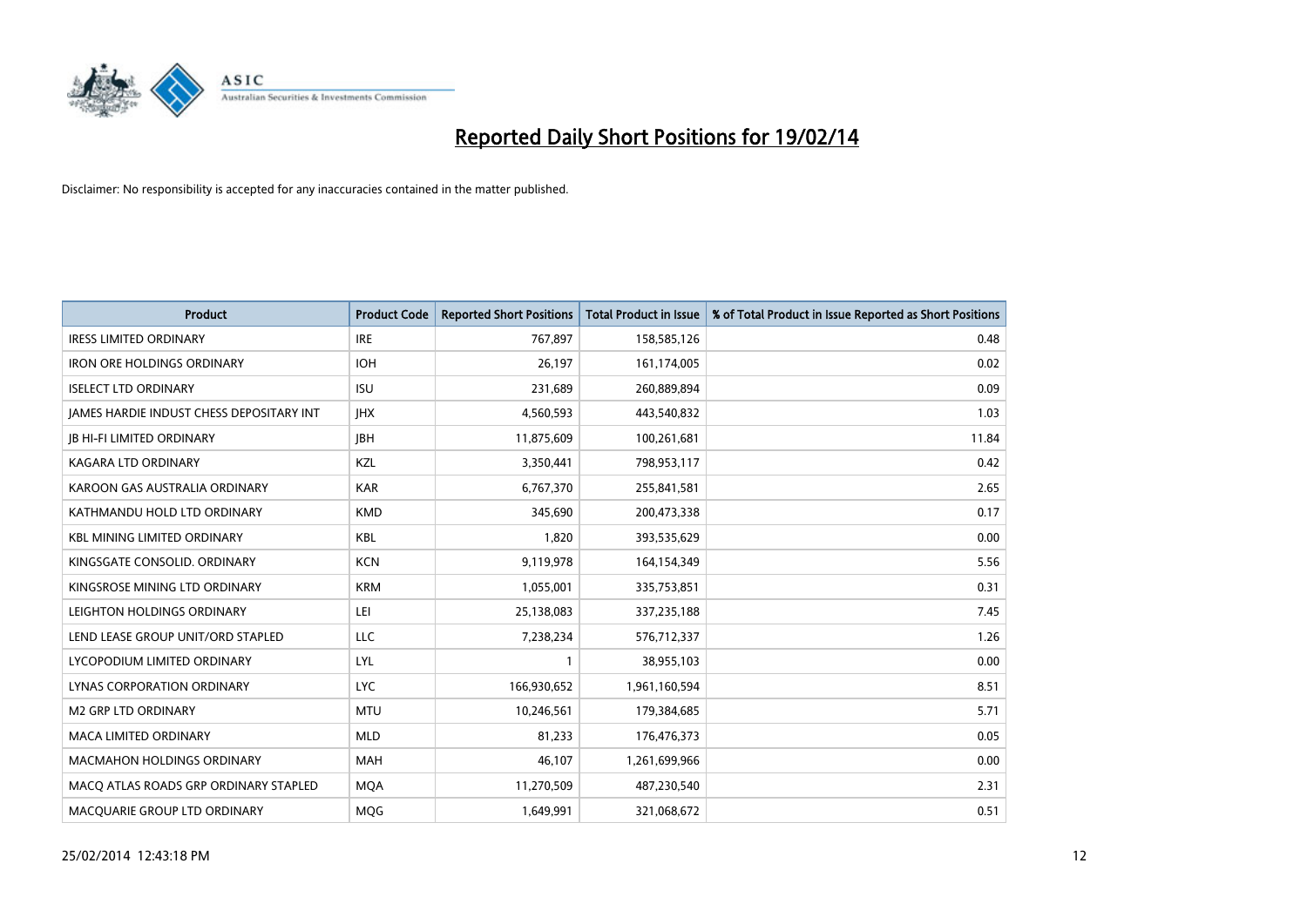

| <b>Product</b>                       | <b>Product Code</b> | <b>Reported Short Positions</b> | <b>Total Product in Issue</b> | % of Total Product in Issue Reported as Short Positions |
|--------------------------------------|---------------------|---------------------------------|-------------------------------|---------------------------------------------------------|
| MAGELLAN FIN GRP LTD ORDINARY        | <b>MFG</b>          | 1,591,893                       | 155,830,849                   | 1.02                                                    |
| <b>MATRIX C &amp; E LTD ORDINARY</b> | <b>MCE</b>          | 2,883,332                       | 94,555,428                    | 3.05                                                    |
| <b>MAVERICK DRILLING ORDINARY</b>    | <b>MAD</b>          | 7,589,420                       | 468,004,529                   | 1.62                                                    |
| MAXITRANS INDUSTRIES ORDINARY        | <b>MXI</b>          | 393,549                         | 183,993,392                   | 0.21                                                    |
| MAYNE PHARMA LTD ORDINARY            | <b>MYX</b>          | 225,232                         | 563,459,968                   | 0.04                                                    |
| MCMILLAN SHAKESPEARE ORDINARY        | <b>MMS</b>          | 700,451                         | 74,523,965                    | 0.94                                                    |
| <b>MCPHERSON'S LTD ORDINARY</b>      | <b>MCP</b>          | 42,841                          | 93,994,381                    | 0.05                                                    |
| MEDUSA MINING LTD ORDINARY           | <b>MML</b>          | 5,207,473                       | 207,794,301                   | 2.51                                                    |
| MELBOURNE IT LIMITED ORDINARY        | <b>MLB</b>          | 30,631                          | 83,659,248                    | 0.04                                                    |
| MERIDIAN ENERGY INSTALMENT RECEIPTS  | <b>MEZCA</b>        | 32,097                          | 1,255,413,626                 | 0.00                                                    |
| <b>MERMAID MARINE ORDINARY</b>       | <b>MRM</b>          | 1,840,720                       | 232,652,241                   | 0.79                                                    |
| MESA MINERALS LTD ORDINARY           | <b>MAS</b>          | 200,000                         | 704,416,960                   | 0.03                                                    |
| MESOBLAST LIMITED ORDINARY           | <b>MSB</b>          | 18,554,046                      | 321,210,394                   | 5.78                                                    |
| METALS X LIMITED ORDINARY            | <b>MLX</b>          | 336,028                         | 1,655,386,110                 | 0.02                                                    |
| METCASH LIMITED ORDINARY             | <b>MTS</b>          | 108,283,328                     | 888,338,048                   | 12.19                                                   |
| METMINCO LIMITED ORDINARY            | <b>MNC</b>          | 8,215                           | 1,749,543,023                 | 0.00                                                    |
| MIGHTY RIVER POWER ORDINARY          | <b>MYT</b>          | 1,949,687                       | 1,400,012,517                 | 0.14                                                    |
| MINCOR RESOURCES NL ORDINARY         | <b>MCR</b>          | 2,415,859                       | 188,208,274                   | 1.28                                                    |
| MINEMAKERS LIMITED ORDINARY          | <b>MAK</b>          | 61,830                          | 247,504,006                   | 0.02                                                    |
| MINERAL DEPOSITS ORDINARY            | <b>MDL</b>          | 590,029                         | 103,538,786                   | 0.57                                                    |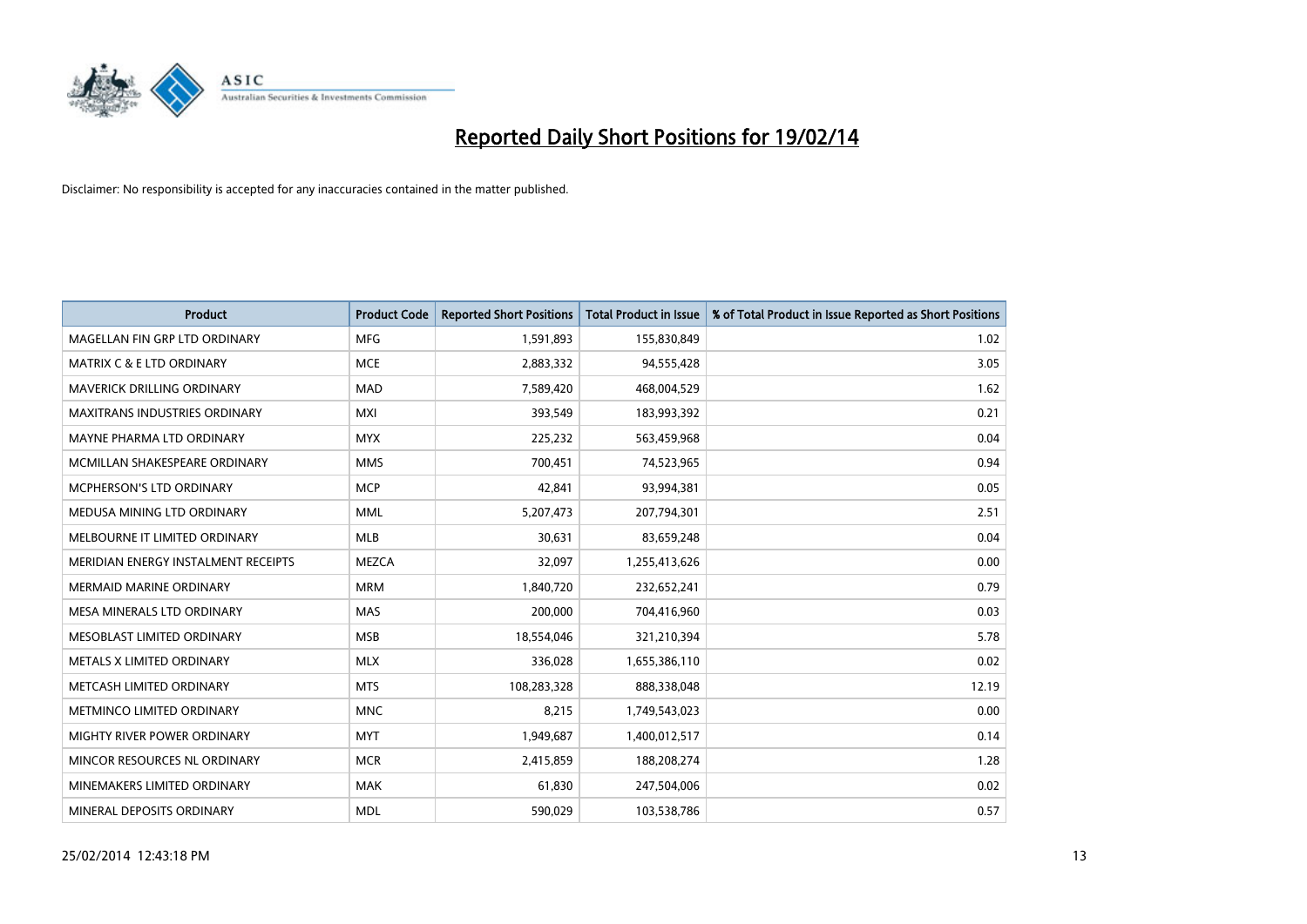

| <b>Product</b>                  | <b>Product Code</b> | <b>Reported Short Positions</b> | <b>Total Product in Issue</b> | % of Total Product in Issue Reported as Short Positions |
|---------------------------------|---------------------|---------------------------------|-------------------------------|---------------------------------------------------------|
| MINERAL RESOURCES, ORDINARY     | <b>MIN</b>          | 3,915,492                       | 186,112,198                   | 2.10                                                    |
| MINT WIRELESS ORDINARY          | <b>MNW</b>          | 1,002,223                       | 403,872,395                   | 0.25                                                    |
| MIRABELA NICKEL LTD ORDINARY    | <b>MBN</b>          | 18,855,648                      | 876,801,147                   | 2.15                                                    |
| MIRVAC GROUP STAPLED SECURITIES | <b>MGR</b>          | 2,538,132                       | 3,664,938,678                 | 0.07                                                    |
| MOLOPO ENERGY LTD ORDINARY      | <b>MPO</b>          | 2,312,597                       | 247,133,976                   | 0.94                                                    |
| MONADELPHOUS GROUP ORDINARY     | <b>MND</b>          | 14,065,147                      | 92,308,047                    | 15.24                                                   |
| MORTGAGE CHOICE LTD ORDINARY    | MOC                 | 55,465                          | 123,780,387                   | 0.04                                                    |
| MOUNT GIBSON IRON ORDINARY      | <b>MGX</b>          | 6,057,957                       | 1,090,584,232                 | 0.56                                                    |
| MULTIPLEX SITES SITES           | <b>MXUPA</b>        | 1,638                           | 4,500,000                     | 0.04                                                    |
| MURCHISON METALS LTD ORDINARY   | <b>MMX</b>          | 216,291                         | 450,497,346                   | 0.05                                                    |
| MYER HOLDINGS LTD ORDINARY      | <b>MYR</b>          | 81,684,295                      | 585,684,551                   | 13.95                                                   |
| NANOSONICS LIMITED ORDINARY     | <b>NAN</b>          | 232,374                         | 263,125,129                   | 0.09                                                    |
| NATIONAL AUST, BANK ORDINARY    | <b>NAB</b>          | 8,651,730                       | 2,351,444,811                 | 0.37                                                    |
| NATIONAL STORAGE STAPLED        | <b>NSR</b>          | 49,700                          | 244,897,097                   | 0.02                                                    |
| NAVITAS LIMITED ORDINARY        | <b>NVT</b>          | 3,870,970                       | 375,416,910                   | 1.03                                                    |
| NEON ENERGY LIMITED ORDINARY    | <b>NEN</b>          | 834,484                         | 553,037,848                   | 0.15                                                    |
| NEUREN PHARMACEUT. ORDINARY     | <b>NEU</b>          | 304,766                         | 1,527,679,094                 | 0.02                                                    |
| NEW HOPE CORPORATION ORDINARY   | <b>NHC</b>          | 294,258                         | 830,933,112                   | 0.04                                                    |
| NEWCREST MINING ORDINARY        | <b>NCM</b>          | 10,844,833                      | 766,510,971                   | 1.41                                                    |
| NEWS CORP A NON-VOTING CDI      | <b>NWSLV</b>        | 620,450                         | 3,888,141                     | 15.96                                                   |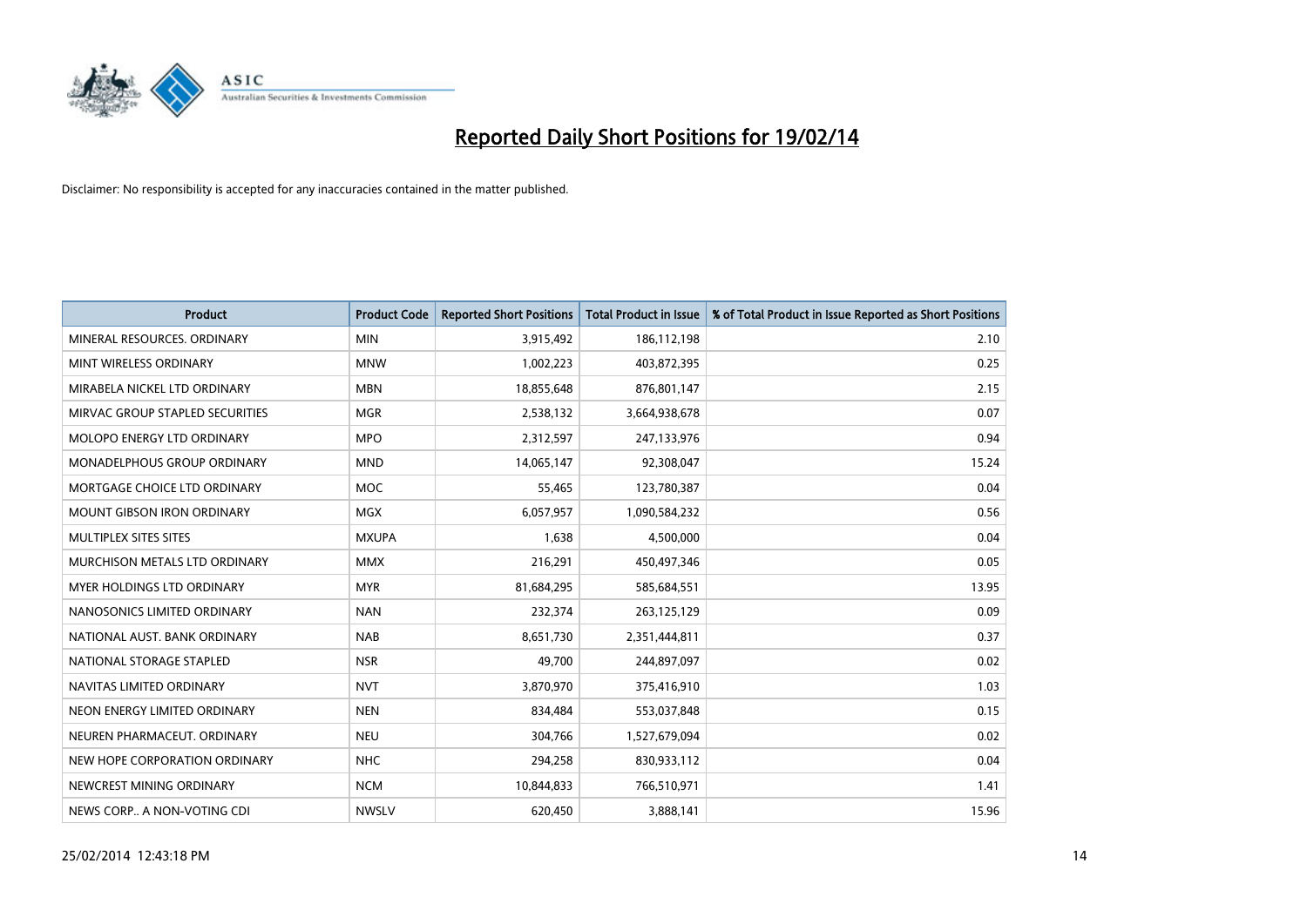

| Product                               | <b>Product Code</b> | <b>Reported Short Positions</b> | <b>Total Product in Issue</b> | % of Total Product in Issue Reported as Short Positions |
|---------------------------------------|---------------------|---------------------------------|-------------------------------|---------------------------------------------------------|
| NEWS CORP B VOTING CDI                | <b>NWS</b>          | 3,042,935                       | 18,687,860                    | 16.28                                                   |
| NEWSAT LIMITED ORDINARY               | <b>NWT</b>          | 3,332,028                       | 596,460,931                   | 0.56                                                    |
| NEXTDC LIMITED ORDINARY               | <b>NXT</b>          | 8,954,716                       | 192,904,486                   | 4.64                                                    |
| NEXUS ENERGY LIMITED ORDINARY         | <b>NXS</b>          | 1,384,113                       | 1,330,219,459                 | 0.10                                                    |
| NIB HOLDINGS LIMITED ORDINARY         | <b>NHF</b>          | 3,390,666                       | 439,004,182                   | 0.77                                                    |
| NICK SCALI LIMITED ORDINARY           | <b>NCK</b>          | 2,001                           | 81,000,000                    | 0.00                                                    |
| NIDO PETROLEUM ORDINARY               | <b>NDO</b>          | 47,402                          | 2,048,317,635                 | 0.00                                                    |
| NINE ENTERTAINMENT ORDINARY           | <b>NEC</b>          | 9,412,993                       | 940,295,023                   | 1.00                                                    |
| NOBLE MINERAL RES ORDINARY            | <b>NMG</b>          | 2,365,726                       | 666,397,952                   | 0.36                                                    |
| NORTHERN IRON LTD ORDINARY            | <b>NFE</b>          | 113,495                         | 484,405,314                   | 0.02                                                    |
| NORTHERN STAR ORDINARY                | <b>NST</b>          | 609,851                         | 492,732,158                   | 0.12                                                    |
| NOVOGEN LIMITED ORDINARY              | <b>NRT</b>          | 151,250                         | 163,810,997                   | 0.09                                                    |
| NRW HOLDINGS LIMITED ORDINARY         | <b>NWH</b>          | 16,405,102                      | 278,888,011                   | 5.88                                                    |
| NUCOAL RESOURCES LTD ORDINARY         | <b>NCR</b>          | 1                               | 768,612,354                   | 0.00                                                    |
| NUFARM LIMITED ORDINARY               | <b>NUF</b>          | 16,160,284                      | 263,725,895                   | 6.13                                                    |
| <b>OAKTON LIMITED ORDINARY</b>        | <b>OKN</b>          | 782,308                         | 89,968,985                    | 0.87                                                    |
| OCEANAGOLD CORP. CHESS DEPOSITARY INT | <b>OGC</b>          | 228,968                         | 300,350,129                   | 0.08                                                    |
| OIL SEARCH LTD ORDINARY               | OSH                 | 12,230,799                      | 1,343,361,150                 | 0.91                                                    |
| OM HOLDINGS LIMITED ORDINARY          | OMH                 | 2,509,128                       | 733,423,337                   | 0.34                                                    |
| ORICA LIMITED ORDINARY                | ORI                 | 9,800,999                       | 370,255,009                   | 2.65                                                    |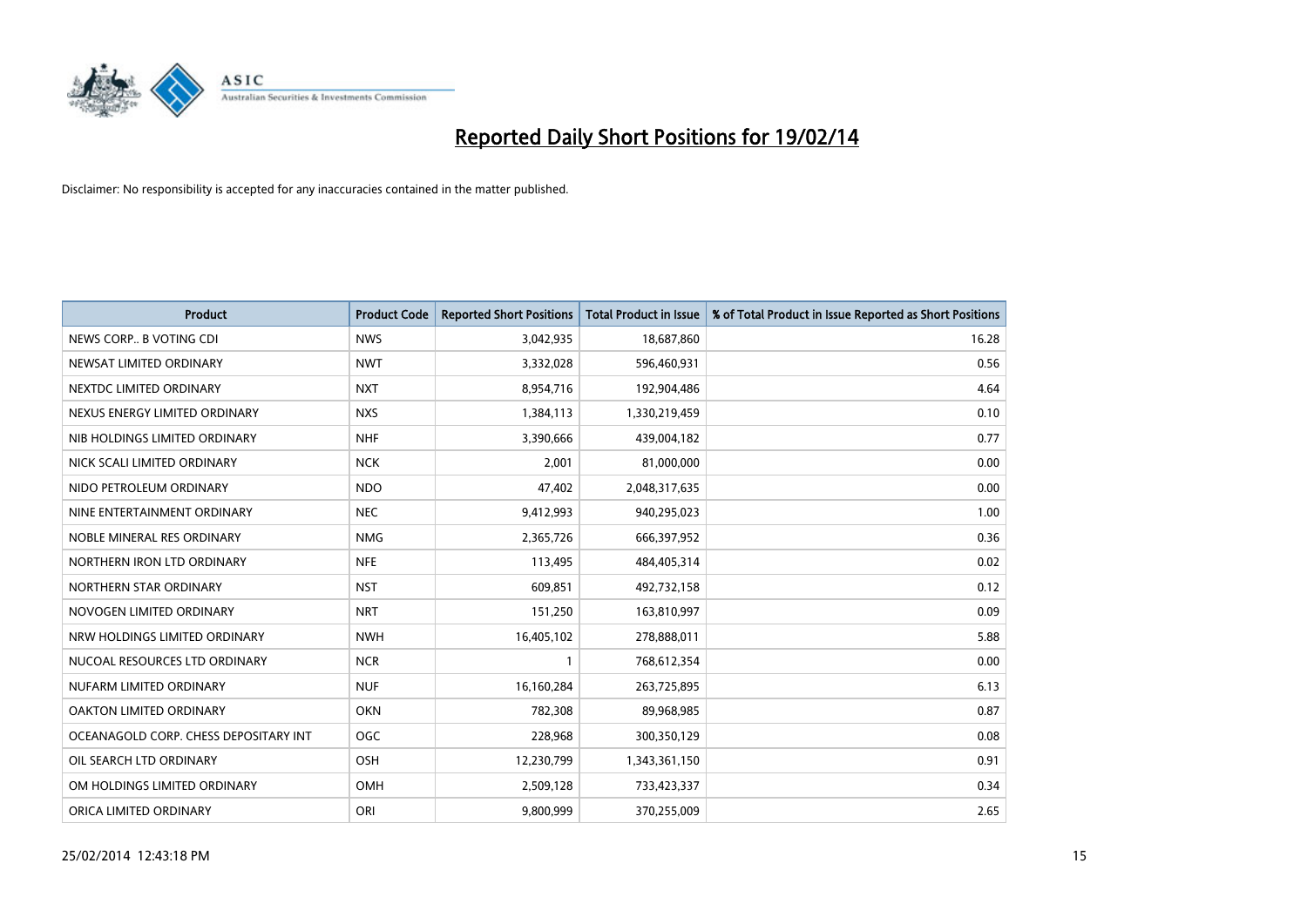

| <b>Product</b>                    | <b>Product Code</b> | <b>Reported Short Positions</b> | <b>Total Product in Issue</b> | % of Total Product in Issue Reported as Short Positions |
|-----------------------------------|---------------------|---------------------------------|-------------------------------|---------------------------------------------------------|
| ORIGIN ENERGY ORDINARY            | <b>ORG</b>          | 8,607,725                       | 1,101,228,973                 | 0.78                                                    |
| OROCOBRE LIMITED ORDINARY         | <b>ORE</b>          | 1,109,392                       | 132,041,911                   | 0.84                                                    |
| ORORA LIMITED ORDINARY            | <b>ORA</b>          | 308,580                         | 1,206,684,923                 | 0.03                                                    |
| OROTONGROUP LIMITED ORDINARY      | ORL                 | 212,312                         | 40,880,902                    | 0.52                                                    |
| OZ MINERALS ORDINARY              | OZL                 | 10,833,879                      | 303,470,022                   | 3.57                                                    |
| <b>OZFOREX GROUP LTD ORDINARY</b> | <b>OFX</b>          | 2,153,964                       | 240,000,000                   | 0.90                                                    |
| PACIFIC BRANDS ORDINARY           | <b>PBG</b>          | 18,364,082                      | 912,915,695                   | 2.01                                                    |
| PACT GROUP HLDGS LTD ORDINARY     | <b>PGH</b>          | 1,350,000                       | 294,097,961                   | 0.46                                                    |
| PALADIN ENERGY LTD ORDINARY       | <b>PDN</b>          | 97,608,072                      | 964,241,634                   | 10.12                                                   |
| PANAUST LIMITED ORDINARY          | <b>PNA</b>          | 13,493,478                      | 620,724,651                   | 2.17                                                    |
| PANORAMIC RESOURCES ORDINARY      | PAN                 | 224,672                         | 322,275,824                   | 0.07                                                    |
| PANTERRA GOLD LTD ORDINARY        | PGI                 | 1                               | 772,781,012                   | 0.00                                                    |
| PAPERLINX LIMITED ORDINARY        | <b>PPX</b>          | 45,095                          | 609,280,761                   | 0.01                                                    |
| PAPILLON RES LTD ORDINARY         | PIR                 | 9,720,688                       | 340,244,210                   | 2.86                                                    |
| PATTIES FOODS LTD ORDINARY        | PFL                 | 10,000                          | 139,144,338                   | 0.01                                                    |
| PEET LIMITED ORDINARY             | <b>PPC</b>          | 408,951                         | 433,389,348                   | 0.09                                                    |
| PENINSULA ENERGY LTD ORDINARY     | <b>PEN</b>          | 1                               | 3,252,530,235                 | 0.00                                                    |
| PERPETUAL LIMITED ORDINARY        | <b>PPT</b>          | 2,245,117                       | 46,529,270                    | 4.83                                                    |
| PERSEUS MINING LTD ORDINARY       | PRU                 | 13,745,699                      | 457,962,088                   | 3.00                                                    |
| PHARMAXIS LTD ORDINARY            | <b>PXS</b>          | 873,855                         | 309,052,349                   | 0.28                                                    |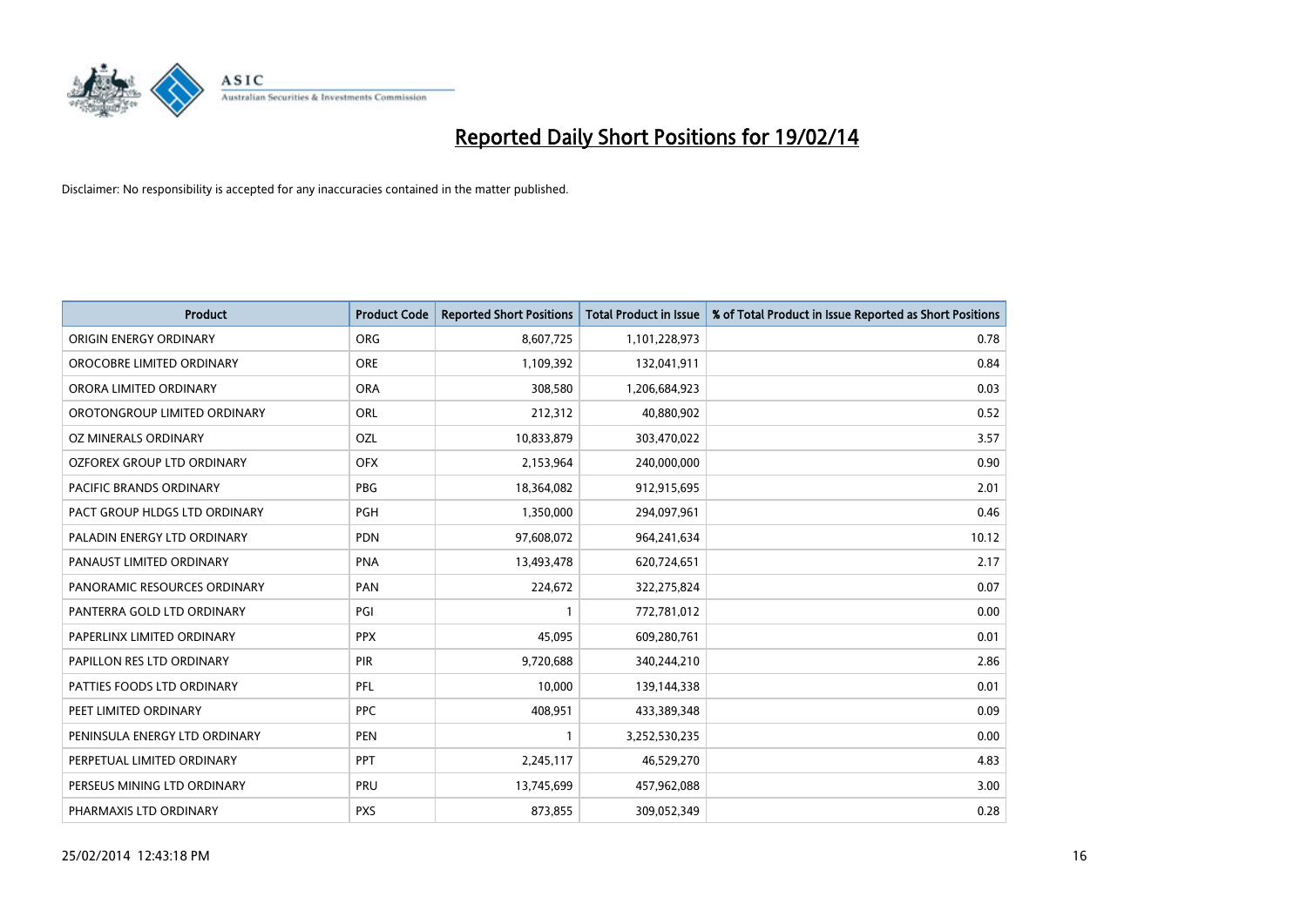

| <b>Product</b>                      | <b>Product Code</b> | <b>Reported Short Positions</b> | <b>Total Product in Issue</b> | % of Total Product in Issue Reported as Short Positions |
|-------------------------------------|---------------------|---------------------------------|-------------------------------|---------------------------------------------------------|
| PHOSPHAGENICS LTD. ORDINARY         | POH                 | 50,000                          | 1,020,465,957                 | 0.00                                                    |
| PLATINUM ASSET ORDINARY             | <b>PTM</b>          | 312,585                         | 578,685,695                   | 0.05                                                    |
| PLATINUM AUSTRALIA ORDINARY         | <b>PLA</b>          | 836,027                         | 504,968,043                   | 0.17                                                    |
| PMP LIMITED ORDINARY                | <b>PMP</b>          | 1,584,873                       | 323,781,124                   | 0.49                                                    |
| PRANA BIOTECHNOLOGY ORDINARY        | PBT                 | 4,791,831                       | 422,659,996                   | 1.13                                                    |
| PREMIER INVESTMENTS ORDINARY        | <b>PMV</b>          | 264,120                         | 155,314,874                   | 0.17                                                    |
| PRIMA BIOMED LTD ORDINARY           | <b>PRR</b>          | 4,131,606                       | 1,228,709,341                 | 0.34                                                    |
| PRIMARY HEALTH CARE ORDINARY        | <b>PRY</b>          | 17,385,441                      | 504,956,647                   | 3.44                                                    |
| PRIME MEDIA GRP LTD ORDINARY        | <b>PRT</b>          | 1,450,431                       | 366,330,303                   | 0.40                                                    |
| <b>QANTAS AIRWAYS ORDINARY</b>      | QAN                 | 79,598,888                      | 2,196,330,250                 | 3.62                                                    |
| <b>OBE INSURANCE GROUP ORDINARY</b> | <b>OBE</b>          | 16,386,411                      | 1,248,704,599                 | 1.31                                                    |
| ORXPHARMA LTD ORDINARY              | QRX                 | 66,492                          | 164,115,969                   | 0.04                                                    |
| <b>QUBE HOLDINGS LTD ORDINARY</b>   | <b>QUB</b>          | 15,913,423                      | 931,433,499                   | 1.71                                                    |
| RAMELIUS RESOURCES ORDINARY         | <b>RMS</b>          | 169,047                         | 365,380,380                   | 0.05                                                    |
| RAMSAY HEALTH CARE ORDINARY         | <b>RHC</b>          | 2,324,867                       | 202,081,252                   | 1.15                                                    |
| <b>RCR TOMLINSON ORDINARY</b>       | <b>RCR</b>          | 525,468                         | 136,696,590                   | 0.38                                                    |
| <b>REA GROUP ORDINARY</b>           | <b>REA</b>          | 782,455                         | 131,714,699                   | 0.59                                                    |
| RECALL HOLDINGS LTD ORDINARY        | <b>REC</b>          | 675,195                         | 312,836,448                   | 0.22                                                    |
| <b>RECKON LIMITED ORDINARY</b>      | <b>RKN</b>          | 153,169                         | 126,913,066                   | 0.12                                                    |
| <b>RED 5 LIMITED ORDINARY</b>       | <b>RED</b>          | 162,100                         | 759,451,008                   | 0.02                                                    |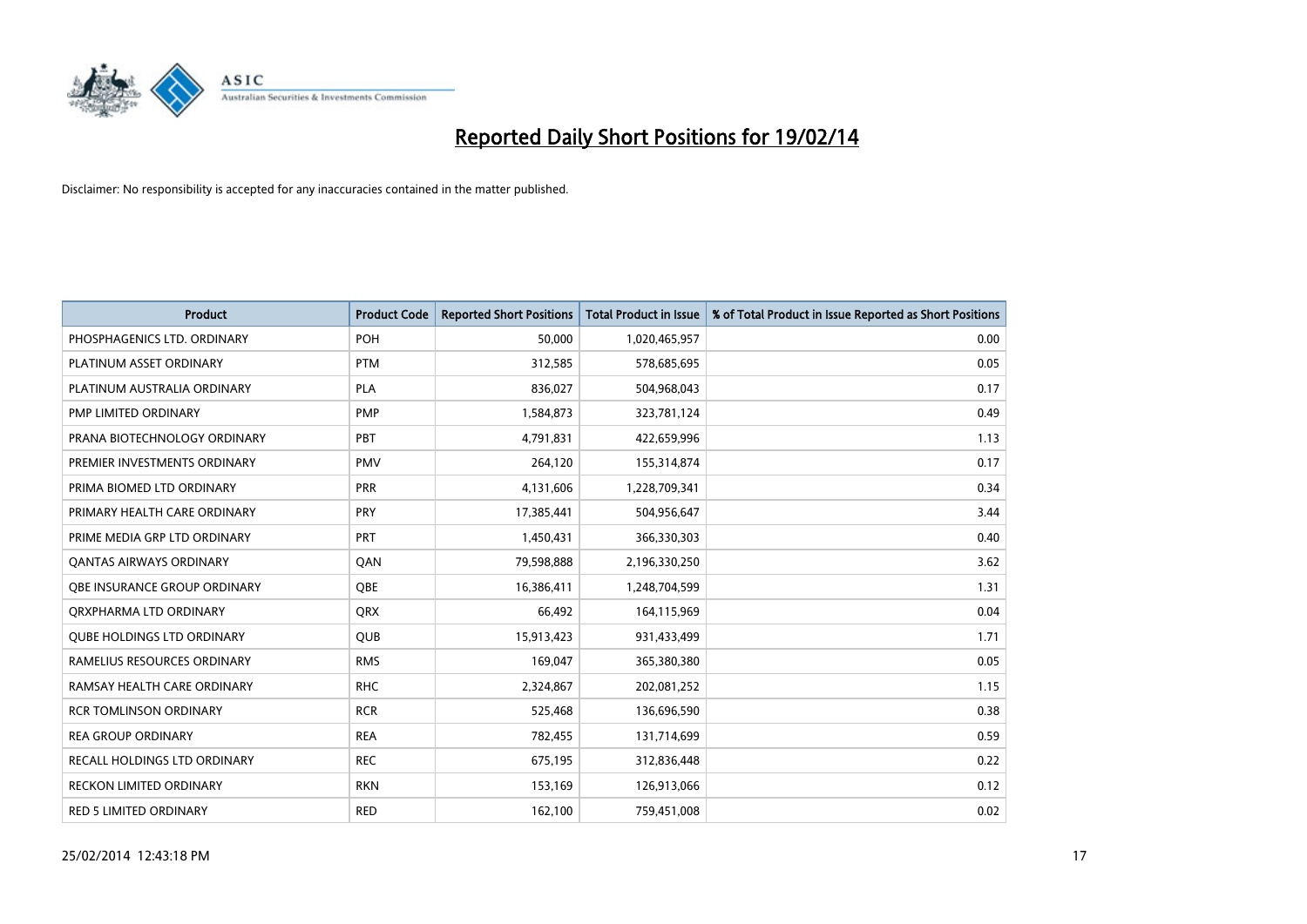

| <b>Product</b>                      | <b>Product Code</b> | <b>Reported Short Positions</b> | <b>Total Product in Issue</b> | % of Total Product in Issue Reported as Short Positions |
|-------------------------------------|---------------------|---------------------------------|-------------------------------|---------------------------------------------------------|
| <b>RED FORK ENERGY ORDINARY</b>     | <b>RFE</b>          | 3,634,523                       | 501,051,719                   | 0.73                                                    |
| REDBANK ENERGY LTD ORDINARY         | <b>AEI</b>          | 13                              | 786,287                       | 0.00                                                    |
| REECE AUSTRALIA LTD. ORDINARY       | <b>REH</b>          | 428                             | 99,600,000                    | 0.00                                                    |
| REED RESOURCES LTD ORDINARY         | <b>RDR</b>          | 250,000                         | 523,453,895                   | 0.05                                                    |
| <b>REGIS RESOURCES ORDINARY</b>     | <b>RRL</b>          | 14,108,237                      | 498,016,225                   | 2.83                                                    |
| RESMED INC CDI 10:1                 | <b>RMD</b>          | 33,407,297                      | 1,415,926,590                 | 2.36                                                    |
| <b>RESOLUTE MINING ORDINARY</b>     | <b>RSG</b>          | 7,460,510                       | 641,189,223                   | 1.16                                                    |
| RESOURCE EQUIP LTD ORDINARY         | <b>RQL</b>          | 49,300                          | 251,131,629                   | 0.02                                                    |
| <b>RESOURCE GENERATION ORDINARY</b> | <b>RES</b>          | 224,300                         | 581,380,338                   | 0.04                                                    |
| RETAIL FOOD GROUP ORDINARY          | <b>RFG</b>          | 3,308,106                       | 144,049,390                   | 2.30                                                    |
| REX MINERALS LIMITED ORDINARY       | <b>RXM</b>          | 1,666,876                       | 188,907,284                   | 0.88                                                    |
| <b>RIDLEY CORPORATION ORDINARY</b>  | <b>RIC</b>          | 64,763                          | 307,817,071                   | 0.02                                                    |
| RIO TINTO LIMITED ORDINARY          | <b>RIO</b>          | 5,610,013                       | 435,758,720                   | 1.29                                                    |
| ROBUST RESOURCES ORDINARY           | <b>ROL</b>          | 4,000                           | 102,830,646                   | 0.00                                                    |
| ROC OIL COMPANY ORDINARY            | <b>ROC</b>          | 775,273                         | 686,461,740                   | 0.11                                                    |
| ROYAL WOLF HOLDINGS ORDINARY        | <b>RWH</b>          | 192,532                         | 100,387,052                   | 0.19                                                    |
| RURALCO HOLDINGS ORDINARY           | <b>RHL</b>          | 1,000                           | 62,711,592                    | 0.00                                                    |
| SAI GLOBAL LIMITED ORDINARY         | SAI                 | 9,297,241                       | 210,751,657                   | 4.41                                                    |
| SALMAT LIMITED ORDINARY             | <b>SLM</b>          | 998                             | 159,812,799                   | 0.00                                                    |
| SAMSON OIL & GAS LTD ORDINARY       | SSN                 | 8,978,000                       | 2,547,627,193                 | 0.35                                                    |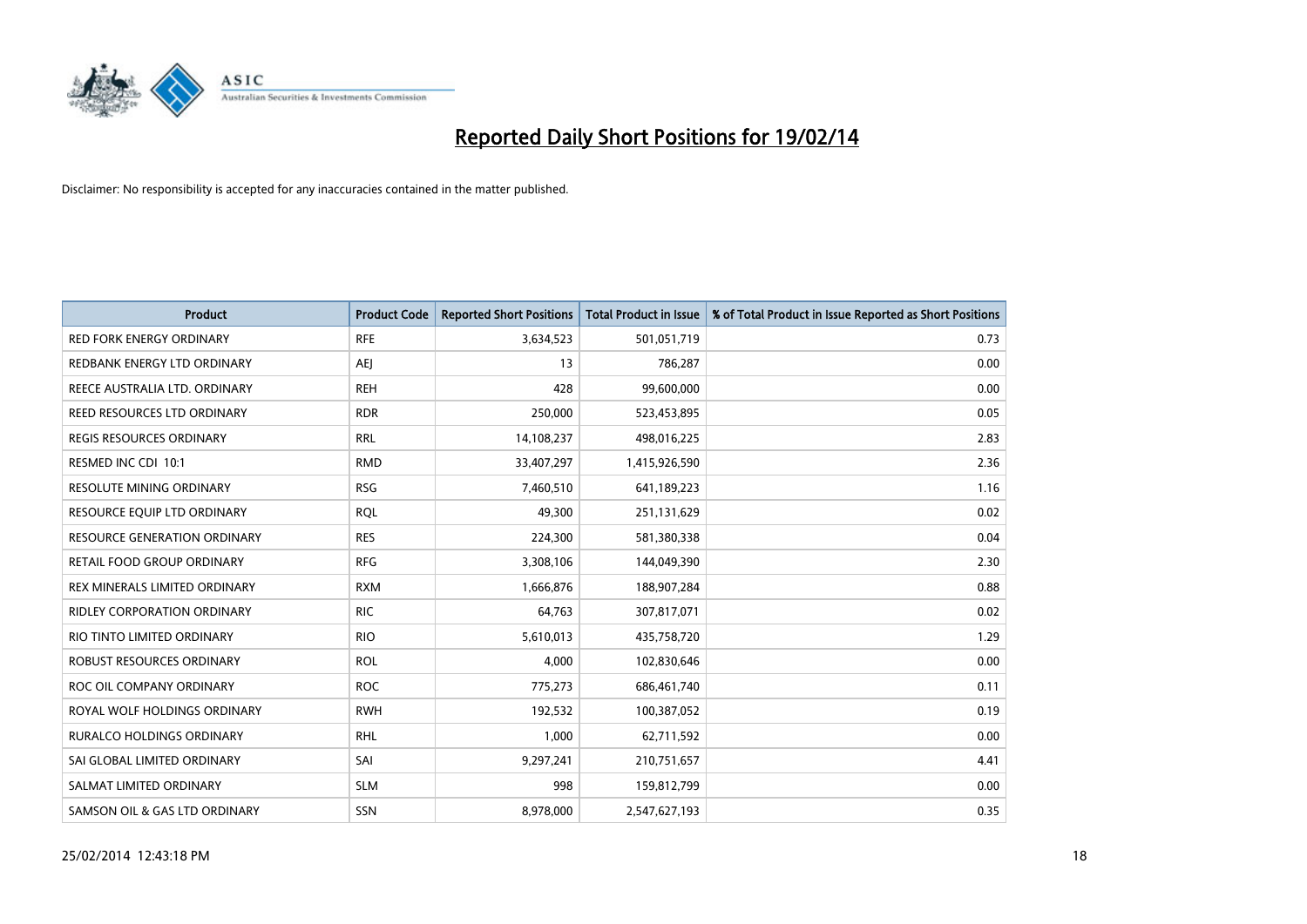

| <b>Product</b>                               | <b>Product Code</b> | <b>Reported Short Positions</b> | <b>Total Product in Issue</b> | % of Total Product in Issue Reported as Short Positions |
|----------------------------------------------|---------------------|---------------------------------|-------------------------------|---------------------------------------------------------|
| SANDFIRE RESOURCES ORDINARY                  | <b>SFR</b>          | 1,196,889                       | 155,640,968                   | 0.77                                                    |
| SANTOS LTD ORDINARY                          | <b>STO</b>          | 4,625,934                       | 970,268,810                   | 0.48                                                    |
| SARACEN MINERAL ORDINARY                     | <b>SAR</b>          | 1,886,793                       | 595,263,186                   | 0.32                                                    |
| <b>SCA PROPERTY GROUP STAPLED SECURITIES</b> | SCP                 | 40,546,657                      | 648,628,320                   | 6.25                                                    |
| SEALINK TRAVEL GRP ORDINARY                  | <b>SLK</b>          | 1,945                           | 70,000,000                    | 0.00                                                    |
| SEDGMAN LIMITED ORDINARY                     | <b>SDM</b>          | 159,276                         | 223,224,636                   | 0.07                                                    |
| SEEK LIMITED ORDINARY                        | <b>SEK</b>          | 10,618,787                      | 339,167,526                   | 3.13                                                    |
| SELECT HARVESTS ORDINARY                     | <b>SHV</b>          | 49.759                          | 57,815,720                    | 0.09                                                    |
| SENEX ENERGY LIMITED ORDINARY                | SXY                 | 7,823,711                       | 1,145,008,917                 | 0.68                                                    |
| SERVCORP LIMITED ORDINARY                    | SRV                 | 17,132                          | 98,432,275                    | 0.02                                                    |
| SERVICE STREAM ORDINARY                      | SSM                 | 30                              | 284,443,570                   | 0.00                                                    |
| SEVEN GROUP HOLDINGS ORDINARY                | <b>SVW</b>          | 3,399,007                       | 308,160,281                   | 1.10                                                    |
| SEVEN WEST MEDIA LTD ORDINARY                | <b>SWM</b>          | 7,647,832                       | 999,160,872                   | 0.77                                                    |
| SIGMA PHARMACEUTICAL ORDINARY                | <b>SIP</b>          | 9,408,219                       | 1,119,954,243                 | 0.84                                                    |
| SILEX SYSTEMS ORDINARY                       | <b>SLX</b>          | 2,848,830                       | 170,367,734                   | 1.67                                                    |
| SILVER CHEF LIMITED ORDINARY                 | SIV                 | 106,817                         | 29,333,629                    | 0.36                                                    |
| SILVER LAKE RESOURCE ORDINARY                | <b>SLR</b>          | 27,512,791                      | 437,594,758                   | 6.29                                                    |
| SIMS METAL MGMT LTD ORDINARY                 | SGM                 | 12,339,081                      | 204,439,083                   | 6.04                                                    |
| SINGAPORE TELECOMM. CHESS DEPOSITARY INT     | SGT                 | 9,169,580                       | 152,192,407                   | 6.02                                                    |
| SINO GAS ENERGY ORDINARY                     | <b>SEH</b>          | 156,314                         | 1,530,457,040                 | 0.01                                                    |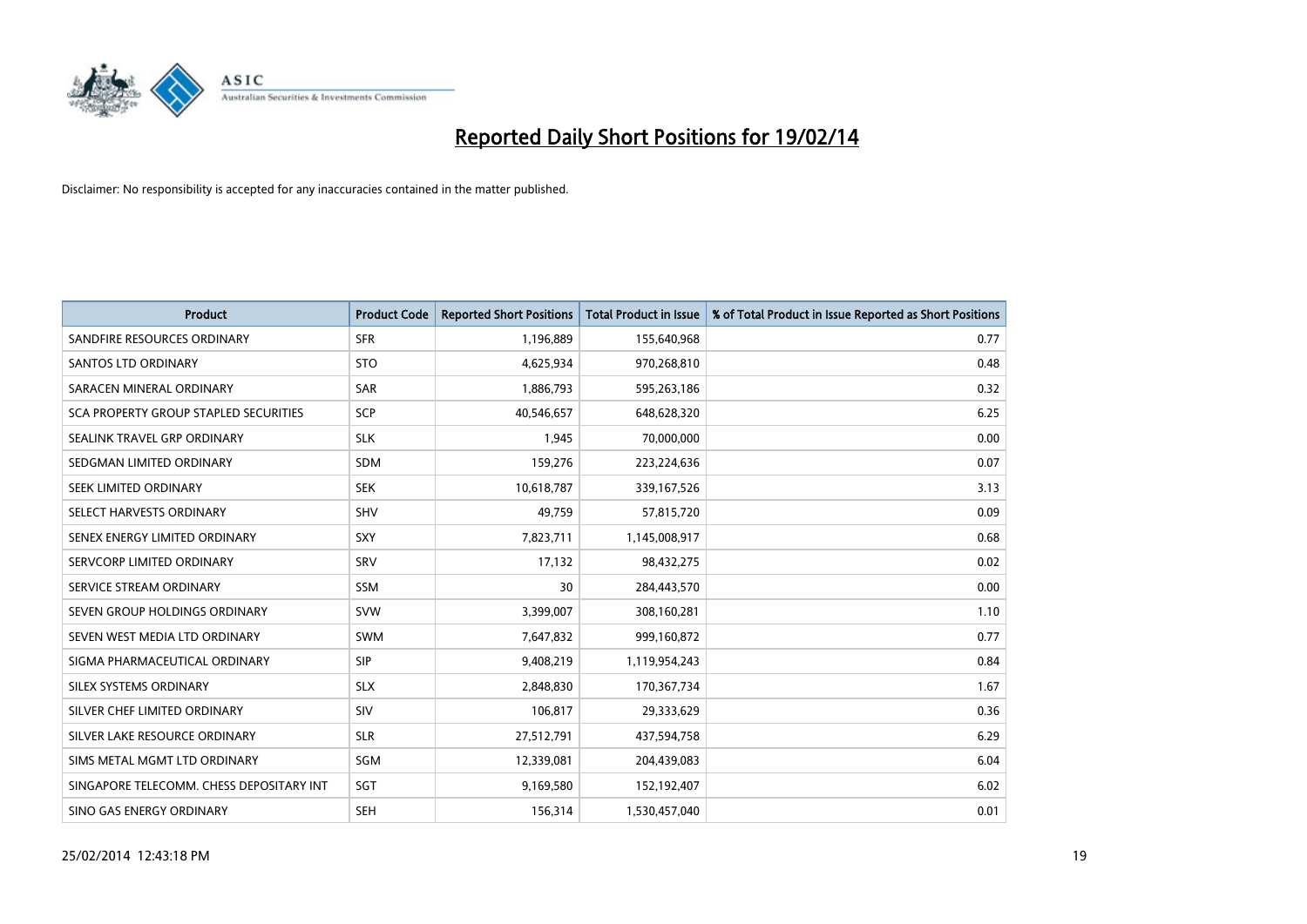

| <b>Product</b>                           | <b>Product Code</b> | <b>Reported Short Positions</b> | <b>Total Product in Issue</b> | % of Total Product in Issue Reported as Short Positions |
|------------------------------------------|---------------------|---------------------------------|-------------------------------|---------------------------------------------------------|
| SIRIUS RESOURCES NL ORDINARY             | <b>SIR</b>          | 10,427,237                      | 261,930,167                   | 3.98                                                    |
| SIRTEX MEDICAL ORDINARY                  | <b>SRX</b>          | 86,375                          | 56,108,439                    | 0.15                                                    |
| SKILLED GROUP LTD ORDINARY               | <b>SKE</b>          | 2,460,989                       | 235,254,496                   | 1.05                                                    |
| <b>SKY NETWORK ORDINARY</b>              | <b>SKT</b>          | 54,642                          | 389,139,785                   | 0.01                                                    |
| SKYCITY ENT GRP LTD ORDINARY             | <b>SKC</b>          | 248,959                         | 580,016,676                   | 0.04                                                    |
| <b>SLATER &amp; GORDON ORDINARY</b>      | SGH                 | 1,145,911                       | 203,821,542                   | 0.56                                                    |
| SMS MANAGEMENT, ORDINARY                 | <b>SMX</b>          | 3,191,615                       | 70,099,763                    | 4.55                                                    |
| SONIC HEALTHCARE ORDINARY                | <b>SHL</b>          | 4,389,893                       | 400,746,556                   | 1.10                                                    |
| SOUL PATTINSON (W.H) ORDINARY            | SOL                 | 54,789                          | 239,395,320                   | 0.02                                                    |
| SOUTH BOULDER MINES ORDINARY             | <b>STB</b>          | 1                               | 128,327,826                   | 0.00                                                    |
| SP AUSNET STAPLED SECURITIES             | <b>SPN</b>          | 70,682,837                      | 3,386,607,080                 | 2.09                                                    |
| SPARK INFRASTRUCTURE STAPLED NOTE & UNIT | SKI                 | 60,403,519                      | 1,326,734,264                 | 4.55                                                    |
| SPDR 200 FUND ETF UNITS                  | <b>STW</b>          | 24,094                          | 45,626,368                    | 0.05                                                    |
| SPDR 200 RESOURCES ETF UNITS             | <b>OZR</b>          | 65,000                          | 1,601,962                     | 4.06                                                    |
| SPDR SMALL ORDS ETF UNITS                | SSO                 | 178,018                         | 801,304                       | 22.22                                                   |
| SPECIALTY FASHION ORDINARY               | <b>SFH</b>          | 49,998                          | 192,236,121                   | 0.03                                                    |
| ST BARBARA LIMITED ORDINARY              | SBM                 | 17,190,318                      | 488,074,077                   | 3.52                                                    |
| STARPHARMA HOLDINGS ORDINARY             | <b>SPL</b>          | 14,195,077                      | 284,654,680                   | 4.99                                                    |
| STEADFAST GROUP LTD ORDINARY             | <b>SDF</b>          | 1,377,484                       | 500,971,408                   | 0.27                                                    |
| STHN CROSS MEDIA ORDINARY                | <b>SXL</b>          | 3,973,609                       | 705,099,800                   | 0.56                                                    |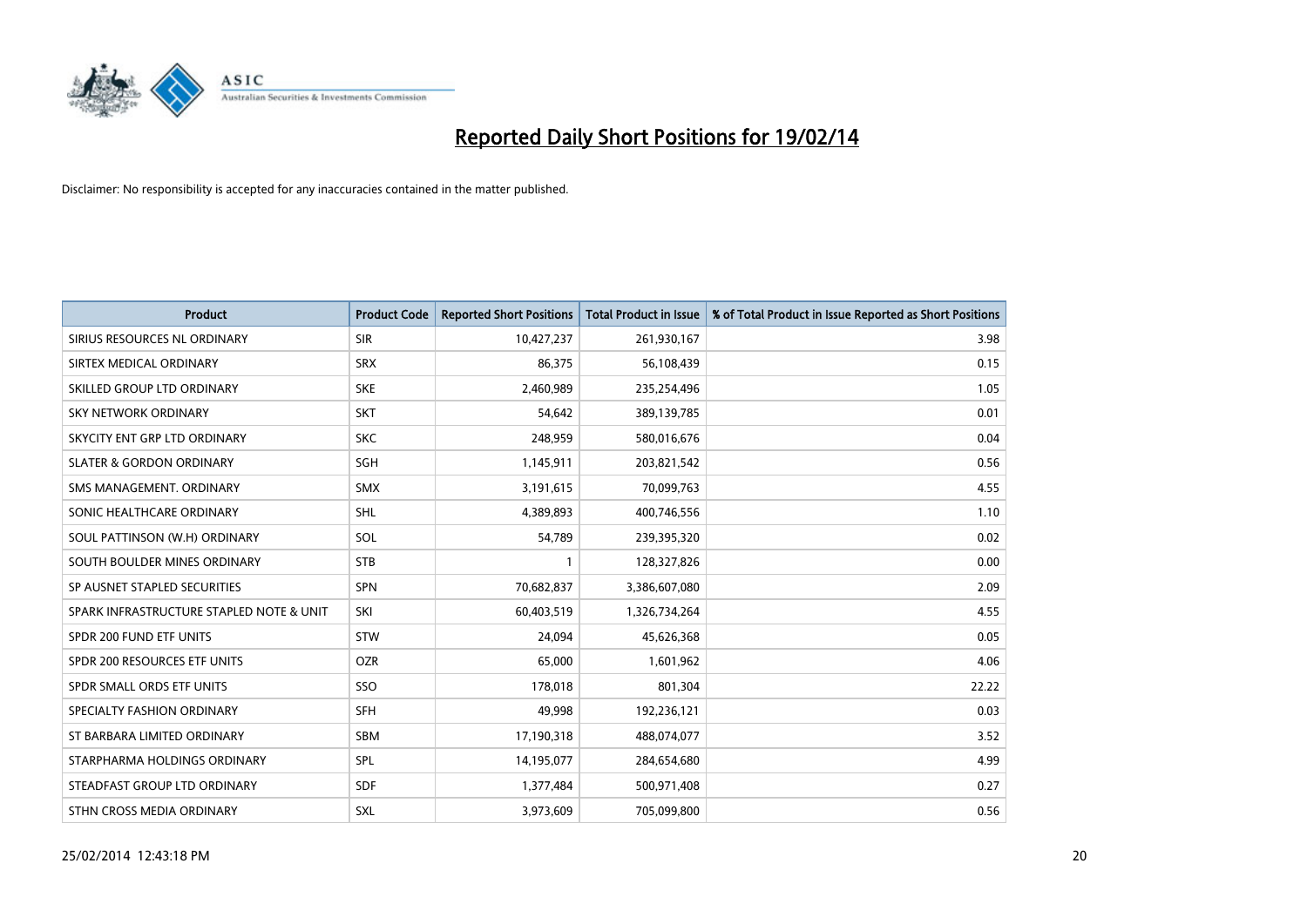

| <b>Product</b>                    | <b>Product Code</b> | <b>Reported Short Positions</b> | <b>Total Product in Issue</b> | % of Total Product in Issue Reported as Short Positions |
|-----------------------------------|---------------------|---------------------------------|-------------------------------|---------------------------------------------------------|
| STOCKLAND UNITS/ORD STAPLED       | SGP                 | 16,098,914                      | 2,305,750,747                 | 0.70                                                    |
| STRAITS RES LTD. ORDINARY         | SRQ                 | 28,747                          | 1,217,730,293                 | 0.00                                                    |
| STRIKE ENERGY LTD ORDINARY        | <b>STX</b>          | 5,000                           | 706,519,664                   | 0.00                                                    |
| STW COMMUNICATIONS ORDINARY       | SGN                 | 708,199                         | 403,828,512                   | 0.18                                                    |
| <b>SUNCORP GROUP LTD ORDINARY</b> | <b>SUN</b>          | 3,211,409                       | 1,286,600,980                 | 0.25                                                    |
| SUNDANCE ENERGY ORDINARY          | <b>SEA</b>          | 2,324,383                       | 463,173,668                   | 0.50                                                    |
| SUNDANCE RESOURCES ORDINARY       | <b>SDL</b>          | 54,512,655                      | 3,079,369,367                 | 1.77                                                    |
| SUNLAND GROUP LTD ORDINARY        | <b>SDG</b>          | 18,391                          | 181,710,087                   | 0.01                                                    |
| SUPER RET REP LTD ORDINARY        | SUL                 | 3,686,988                       | 196,731,620                   | 1.87                                                    |
| SYD AIRPORT STAPLED US PROHIBIT.  | SYD                 | 23,541,249                      | 2,216,216,041                 | 1.06                                                    |
| SYRAH RESOURCES ORDINARY          | <b>SYR</b>          | 3,532,281                       | 162,385,614                   | 2.18                                                    |
| TABCORP HOLDINGS LTD ORDINARY     | <b>TAH</b>          | 22,094,553                      | 754,274,706                   | 2.93                                                    |
| TANAMI GOLD NL ORDINARY           | <b>TAM</b>          | 103,800                         | 1,175,097,046                 | 0.01                                                    |
| TAP OIL LIMITED ORDINARY          | <b>TAP</b>          | 358,034                         | 242,237,221                   | 0.15                                                    |
| TASSAL GROUP LIMITED ORDINARY     | <b>TGR</b>          | 34,785                          | 146,507,029                   | 0.02                                                    |
| <b>TATTS GROUP LTD ORDINARY</b>   | <b>TTS</b>          | 8,565,087                       | 1,417,117,821                 | 0.60                                                    |
| <b>TECHNOLOGY ONE ORDINARY</b>    | <b>TNE</b>          | 5,055                           | 307,751,455                   | 0.00                                                    |
| TELECOM CORPORATION ORDINARY      | <b>TEL</b>          | 11,263,163                      | 1,824,150,788                 | 0.62                                                    |
| TELSTRA CORPORATION, ORDINARY     | <b>TLS</b>          | 42,540,558                      | 12,443,074,357                | 0.34                                                    |
| TEN NETWORK HOLDINGS ORDINARY     | <b>TEN</b>          | 146,785,432                     | 2,629,185,201                 | 5.58                                                    |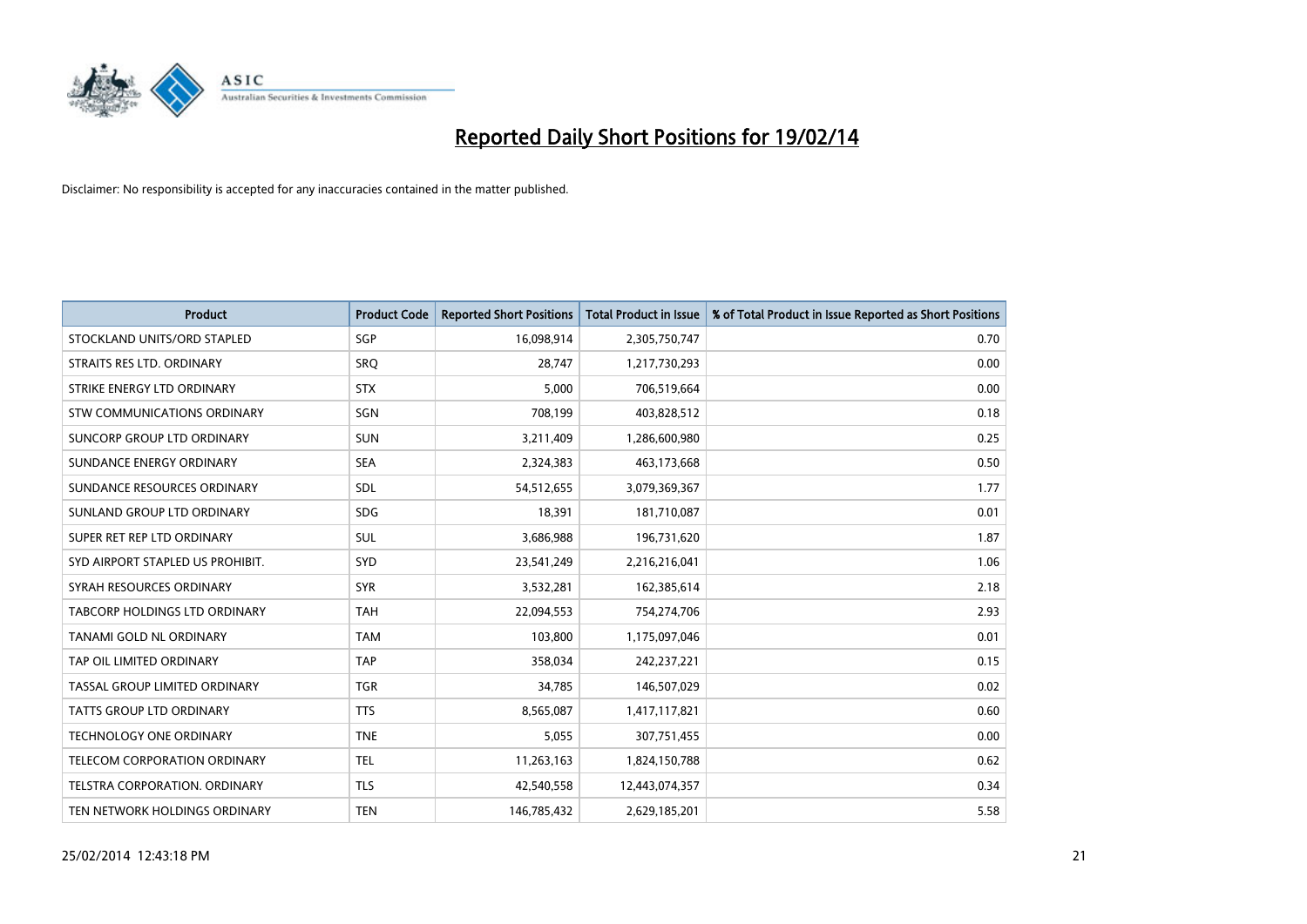

| <b>Product</b>                        | <b>Product Code</b> | <b>Reported Short Positions</b> | <b>Total Product in Issue</b> | % of Total Product in Issue Reported as Short Positions |
|---------------------------------------|---------------------|---------------------------------|-------------------------------|---------------------------------------------------------|
| TERANGA GOLD CORP CDI 1:1             | <b>TGZ</b>          | 326,540                         | 109,048,271                   | 0.30                                                    |
| THE REJECT SHOP ORDINARY              | <b>TRS</b>          | 1,555,416                       | 28,826,248                    | 5.40                                                    |
| THORN GROUP LIMITED ORDINARY          | <b>TGA</b>          | 301,366                         | 149,494,813                   | 0.20                                                    |
| <b>TIGER RESOURCES ORDINARY</b>       | <b>TGS</b>          | 953,771                         | 803,311,695                   | 0.12                                                    |
| TITAN ENERGY SERVICE ORDINARY         | <b>TTN</b>          | 31,211                          | 48,866,894                    | 0.06                                                    |
| TOLL HOLDINGS LTD ORDINARY            | <b>TOL</b>          | 31,032,541                      | 717,133,875                   | 4.33                                                    |
| TOX FREE SOLUTIONS ORDINARY           | <b>TOX</b>          | 1,885,762                       | 133,242,359                   | 1.42                                                    |
| TPG TELECOM LIMITED ORDINARY          | <b>TPM</b>          | 1,411,911                       | 793,808,141                   | 0.18                                                    |
| <b>TRADE ME GROUP ORDINARY</b>        | <b>TME</b>          | 665,936                         | 396,548,005                   | 0.17                                                    |
| <b>TRANSFIELD SERVICES ORDINARY</b>   | <b>TSE</b>          | 30,899,294                      | 512,457,716                   | 6.03                                                    |
| TRANSPACIFIC INDUST. ORDINARY         | <b>TPI</b>          | 21,068,106                      | 1,578,786,704                 | 1.33                                                    |
| TRANSURBAN GROUP TRIPLE STAPLED SEC.  | TCL                 | 3,835,506                       | 1,491,855,200                 | 0.26                                                    |
| <b>TREASURY GROUP ORDINARY</b>        | <b>TRG</b>          | 17,779                          | 23,070,755                    | 0.08                                                    |
| TREASURY WINE ESTATE ORDINARY         | <b>TWE</b>          | 34,184,856                      | 647,227,144                   | 5.28                                                    |
| TROY RESOURCES LTD ORDINARY           | <b>TRY</b>          | 1,126,007                       | 168,486,562                   | 0.67                                                    |
| TWENTY-FIRST FOX INC A NON-VOTING CDI | <b>FOXLV</b>        | 306,738                         | 10,664,208                    | 2.88                                                    |
| TWENTY-FIRST FOX INC B VOTING CDI     | <b>FOX</b>          | 1,681,782                       | 188,594,825                   | 0.89                                                    |
| UGL LIMITED ORDINARY                  | UGL                 | 24,425,144                      | 166,511,240                   | 14.67                                                   |
| UNILIFE CORPORATION CDI 6:1           | <b>UNS</b>          | 455                             | 268,224,054                   | 0.00                                                    |
| UXC LIMITED ORDINARY                  | <b>UXC</b>          | 868,327                         | 320,551,687                   | 0.27                                                    |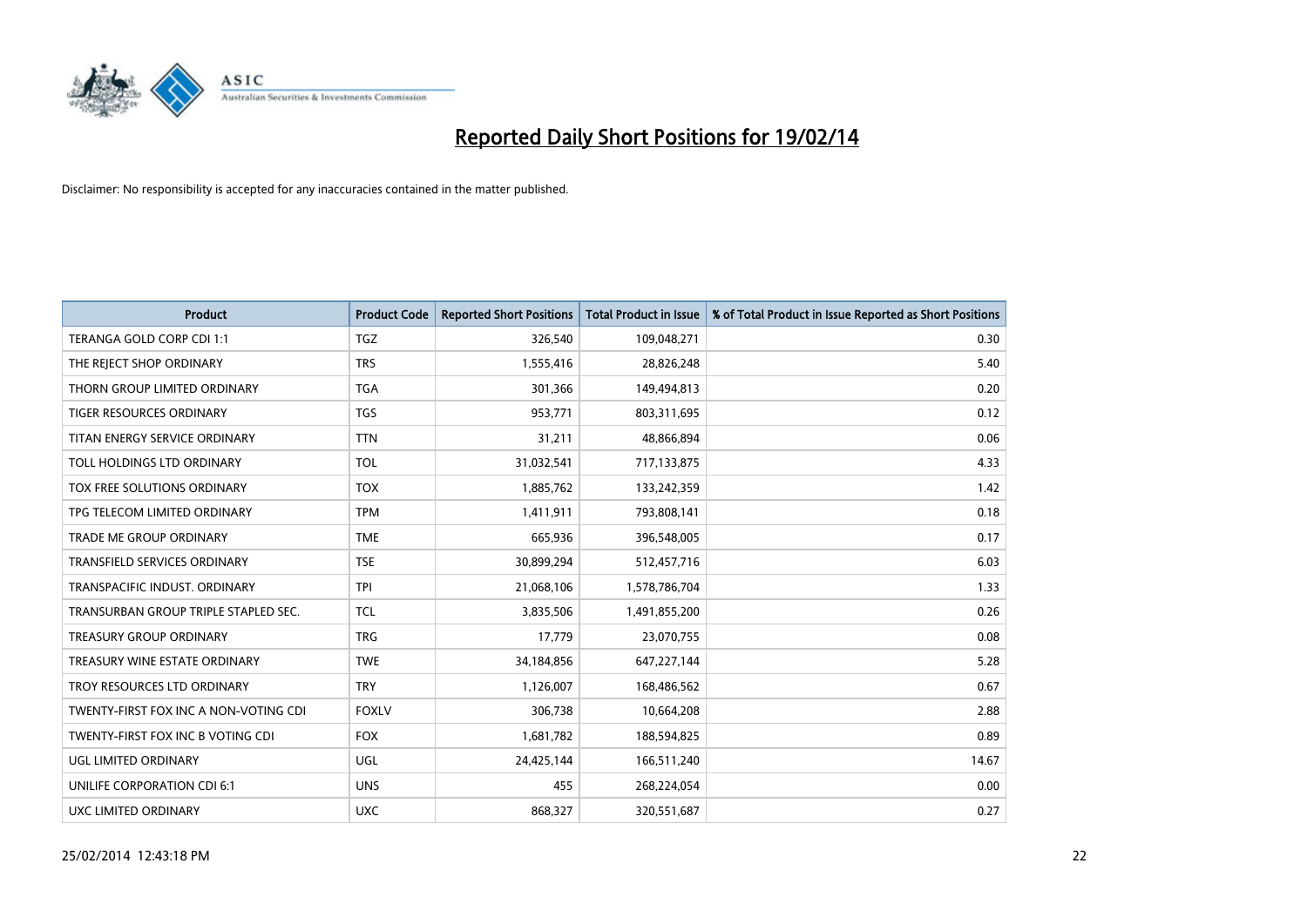

| <b>Product</b>                       | <b>Product Code</b> | <b>Reported Short Positions</b> | <b>Total Product in Issue</b> | % of Total Product in Issue Reported as Short Positions |
|--------------------------------------|---------------------|---------------------------------|-------------------------------|---------------------------------------------------------|
| <b>VEDA GROUP LTD ORDINARY</b>       | <b>VED</b>          | 2,569,074                       | 842,055,406                   | 0.31                                                    |
| <b>VILLAGE ROADSHOW LTD ORDINARY</b> | <b>VRL</b>          | 777,783                         | 159,493,510                   | 0.49                                                    |
| <b>VIRGIN AUS HLDG LTD ORDINARY</b>  | <b>VAH</b>          | 81,996,024                      | 3,514,807,839                 | 2.33                                                    |
| VIRTUS HEALTH LTD ORDINARY           | <b>VRT</b>          | 2,228,199                       | 79,536,601                    | 2.80                                                    |
| VISION EYE INSTITUTE ORDINARY        | <b>VEI</b>          | 717,953                         | 160,759,740                   | 0.45                                                    |
| <b>VOCATION LTD ORDINARY</b>         | <b>VET</b>          | 8,863,549                       | 200,000,000                   | 4.43                                                    |
| <b>WATPAC LIMITED ORDINARY</b>       | <b>WTP</b>          | 2,843                           | 184,332,526                   | 0.00                                                    |
| WEBJET LIMITED ORDINARY              | <b>WEB</b>          | 2,725,367                       | 79,397,959                    | 3.43                                                    |
| <b>WESFARMERS LIMITED ORDINARY</b>   | <b>WES</b>          | 4,982,839                       | 1,143,274,951                 | 0.44                                                    |
| WESTERN AREAS LTD ORDINARY           | <b>WSA</b>          | 27,751,346                      | 196,862,806                   | 14.10                                                   |
| WESTERN DESERT RES. ORDINARY         | <b>WDR</b>          | 3,363,629                       | 500,040,257                   | 0.67                                                    |
| WESTFIELD GROUP ORD/UNIT STAPLED SEC | <b>WDC</b>          | 6,294,253                       | 2,113,501,814                 | 0.30                                                    |
| WESTFIELD RETAIL TST UNIT STAPLED    | <b>WRT</b>          | 22,015,562                      | 2,979,214,029                 | 0.74                                                    |
| <b>WESTPAC BANKING CORP ORDINARY</b> | <b>WBC</b>          | 18,400,447                      | 3,109,048,309                 | 0.59                                                    |
| WHITE ENERGY COMPANY ORDINARY        | <b>WEC</b>          | 1,659,422                       | 322,974,494                   | 0.51                                                    |
| <b>WHITEHAVEN COAL ORDINARY</b>      | <b>WHC</b>          | 62,394,695                      | 1,025,692,710                 | 6.08                                                    |
| WINDIMURRA VANADIUM ORDINARY         | <b>WVL</b>          | 20,461                          | 19,284,366                    | 0.11                                                    |
| WOODSIDE PETROLEUM ORDINARY          | <b>WPL</b>          | 4,753,051                       | 823,910,657                   | 0.58                                                    |
| WOOLWORTHS LIMITED ORDINARY          | <b>WOW</b>          | 6,754,404                       | 1,254,628,662                 | 0.54                                                    |
| WORLEYPARSONS LTD ORDINARY           | <b>WOR</b>          | 3,326,049                       | 243,480,720                   | 1.37                                                    |